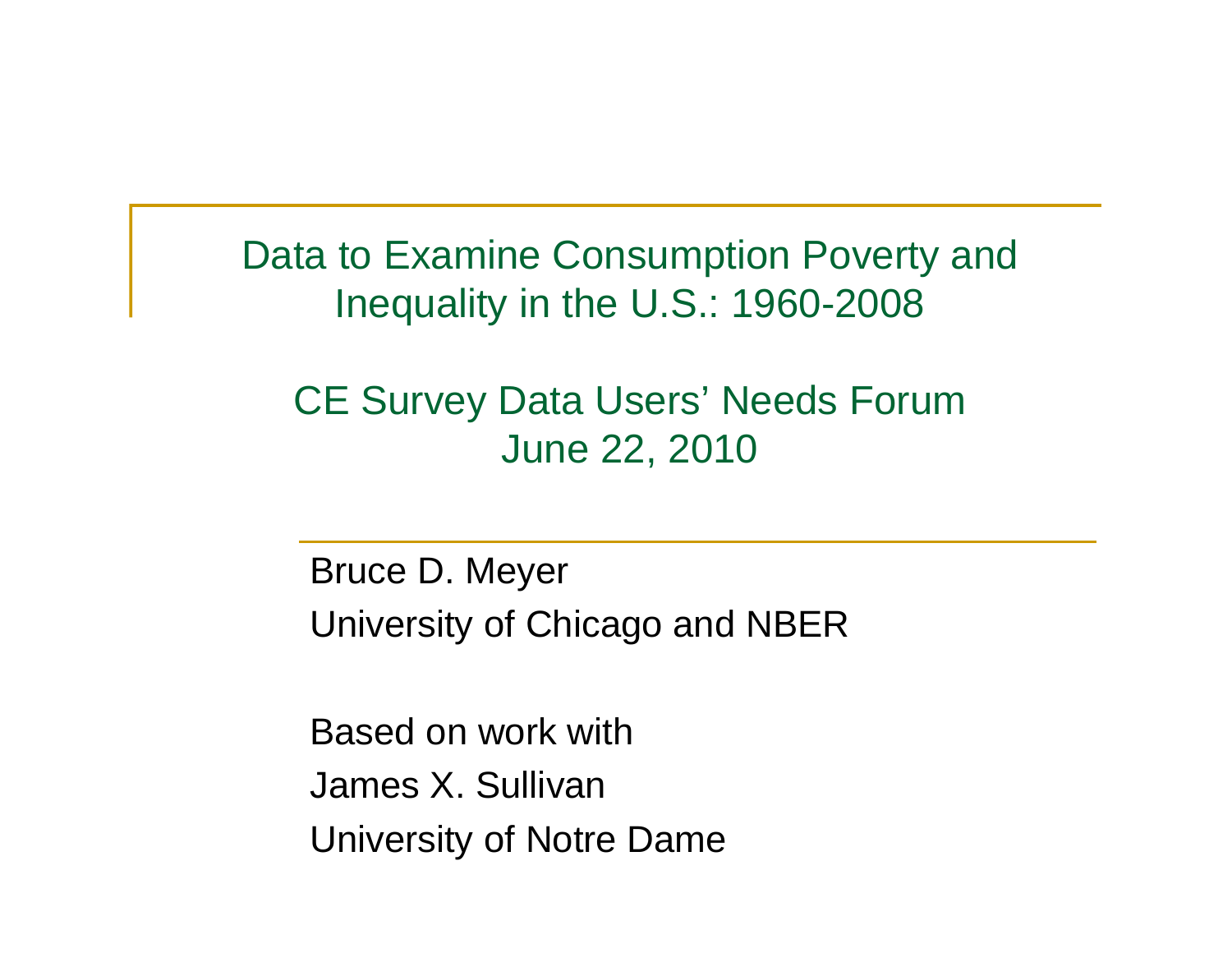## I. Introduction

- **Question: How have poverty and inequality** changed over the past five decades?
	- □ We look at both income and consumption based measures of well-being
	- □ We emphasize the importance of measurement issues for understanding poverty and inequality patterns
	- □ We refine the methods to convert expenditure data into consumption data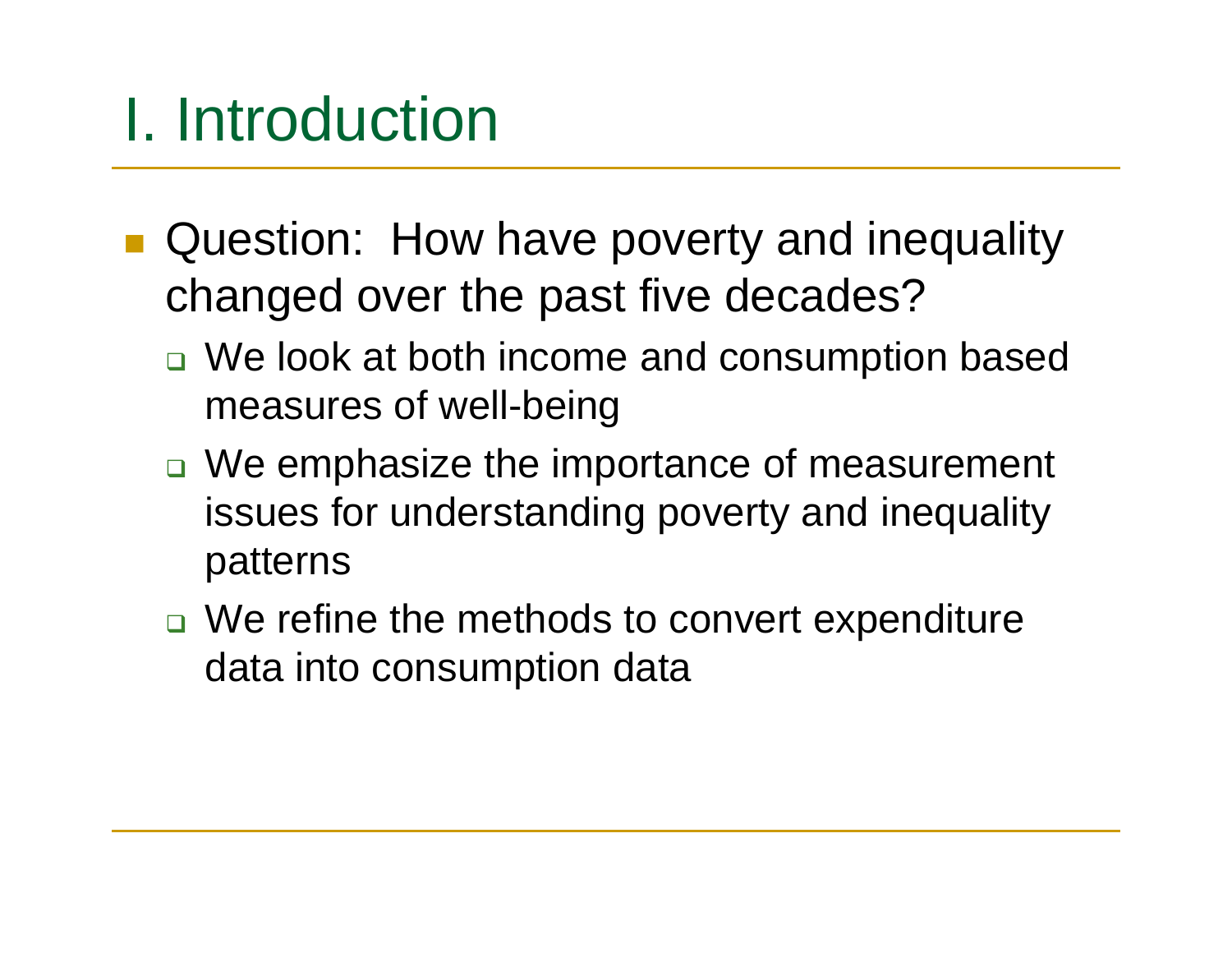#### I. Income v. Consumption: Conceptual

- Meyer and Sullivan (2003, 2007)
- **E** Conceptual issues favor consumption.
	- □ Permanent income (Cutler and Katz 1991; Poterba 1991)
	- □ Public and private insurance
	- **□ Access to credit**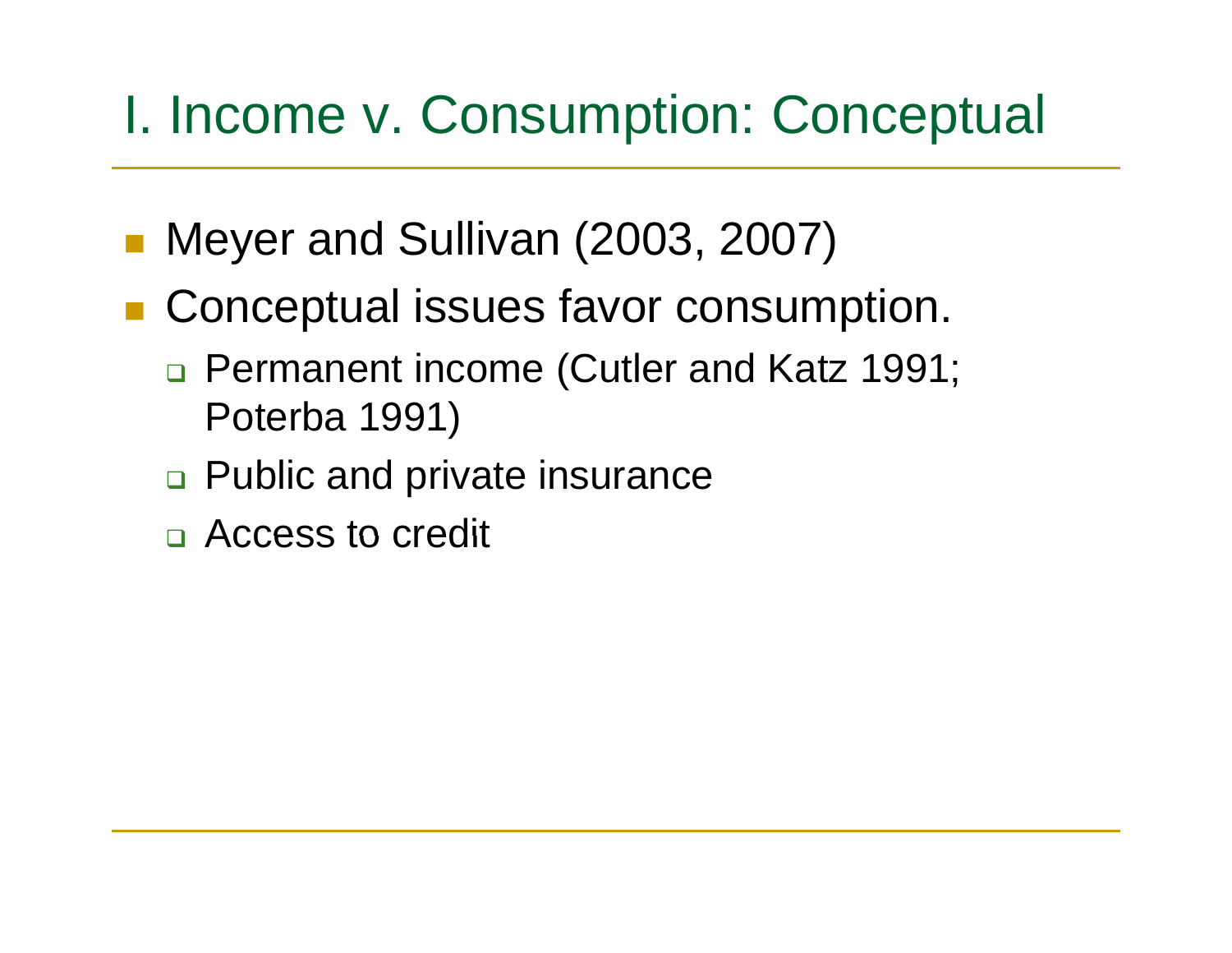#### II. Income v. Consumption: Data Quality

- Reporting issues are split between income and consumption
	- □ Ease of reporting v. sensitive topics
	- □ Nonresponse
	- □ Under-reporting
- $\blacksquare$  Low percentiles of expenditures greatly exceed low percentiles of income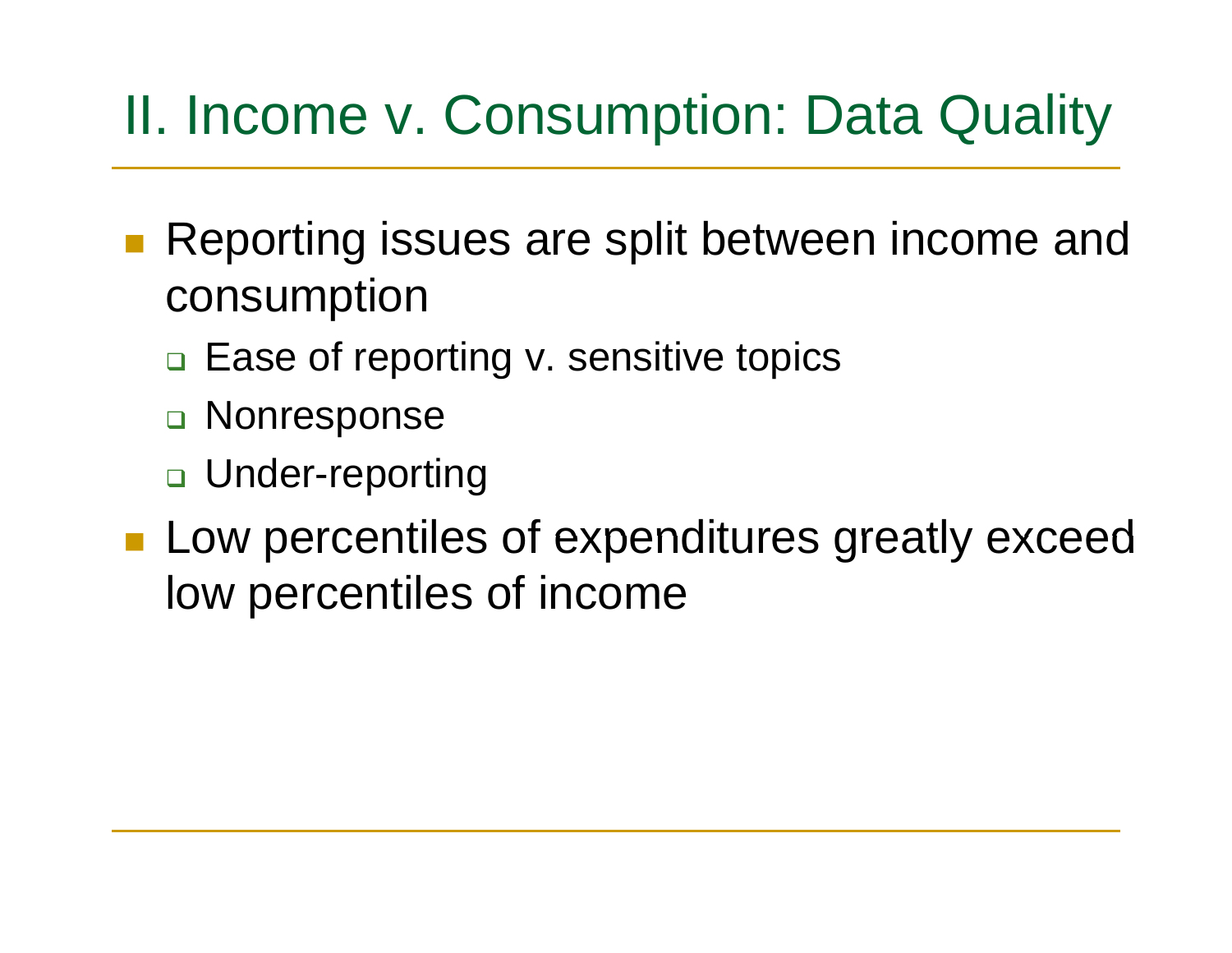# Nonresponse Rates

#### Table :

Survey Nonresponse and Imputations Rates, CPS and CE Interview Survey, 1993-2007

|      | <b>Survey Nonresponse</b> |                  | <b>Imputation Rates</b>           |                                         |                                         |                                     |
|------|---------------------------|------------------|-----------------------------------|-----------------------------------------|-----------------------------------------|-------------------------------------|
|      | CPS-<br><b>ASEC/ADF</b>   | <b>CE Survey</b> | <b>CPS-ASEC/ADF</b>               |                                         | <b>CE Survey</b>                        |                                     |
|      | (1)                       | (2)              | Pre-tax<br>Money<br>Income<br>(3) | After-tax<br>Income <sup>a</sup><br>(4) | After-tax<br>Income <sup>b</sup><br>(5) | Total<br><b>Expenditures</b><br>(6) |
| 1993 | 0.154                     | 0.156            | 0.153                             | 0.252                                   | 0.444                                   | 0.104                               |
| 1994 | 0.154                     | 0.167            | 0.156                             | 0.259                                   | 0.456                                   | 0.104                               |
| 1995 | 0.154                     | 0.194            | 0.180                             | 0.295                                   | 0.496                                   | 0.104                               |
| 1996 | 0.157                     | 0.211            | 0.190                             | 0.316                                   | 0.518                                   | 0.125                               |
| 1997 | 0.144                     | 0.199            | 0.204                             | 0.344                                   | 0.548                                   | 0.128                               |
| 1998 | 0.161                     | 0.201            | 0.219                             | 0.375                                   | 0.574                                   | 0.129                               |
| 1999 | 0.144                     | 0.202            | 0.217                             | 0.382                                   | 0.589                                   | 0.149                               |
| 2000 | 0.159                     | 0.200            | 0.248                             | 0.428                                   | 0.626                                   | 0.154                               |
| 2001 | 0.162                     | 0.220            | 0.255                             | 0.434                                   | 0.628                                   | 0.163                               |
| 2002 | 0.150                     | 0.220            | 0.262                             | 0.422                                   | 0.604                                   | 0.179                               |
| 2003 | 0.160                     | 0.214            | 0.254                             | 0.389                                   | 0.565                                   | 0.184                               |
| 2004 | 0.174                     | 0.240            | 0.256                             | 0.401                                   | 0.583                                   | 0.167                               |
| 2005 | 0.167                     | 0.255            | 0.239                             | 0.373                                   | 0.557                                   | 0.194                               |
| 2006 | 0.171                     | 0.234            | 0.252                             | 0.403                                   | 0.592                                   | 0.228                               |
| 2007 | 0.156                     | 0.262            | 0.251                             | 0.398                                   | 0.591                                   | 0.130                               |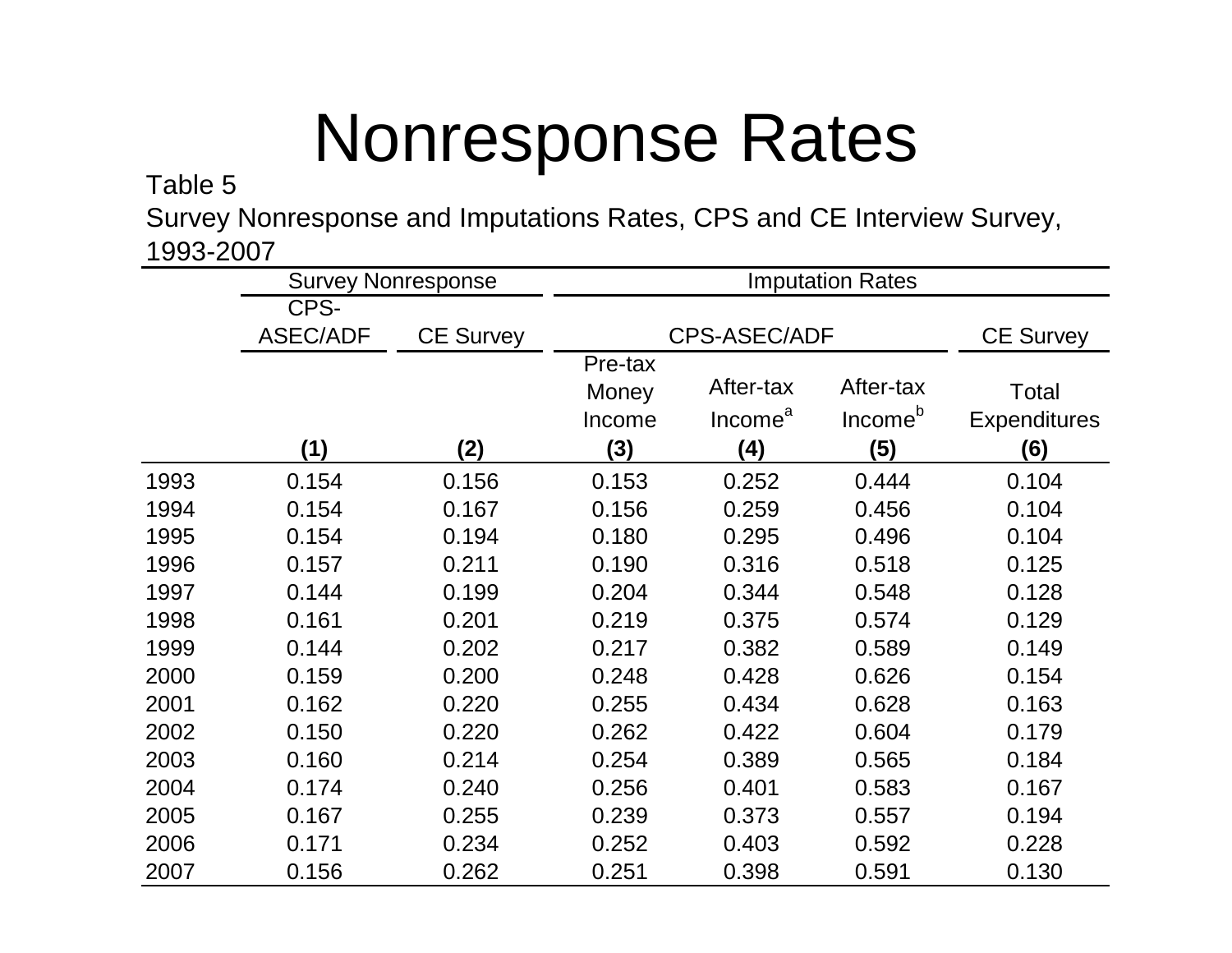

Meyer, Mok, and Sullivan (2009)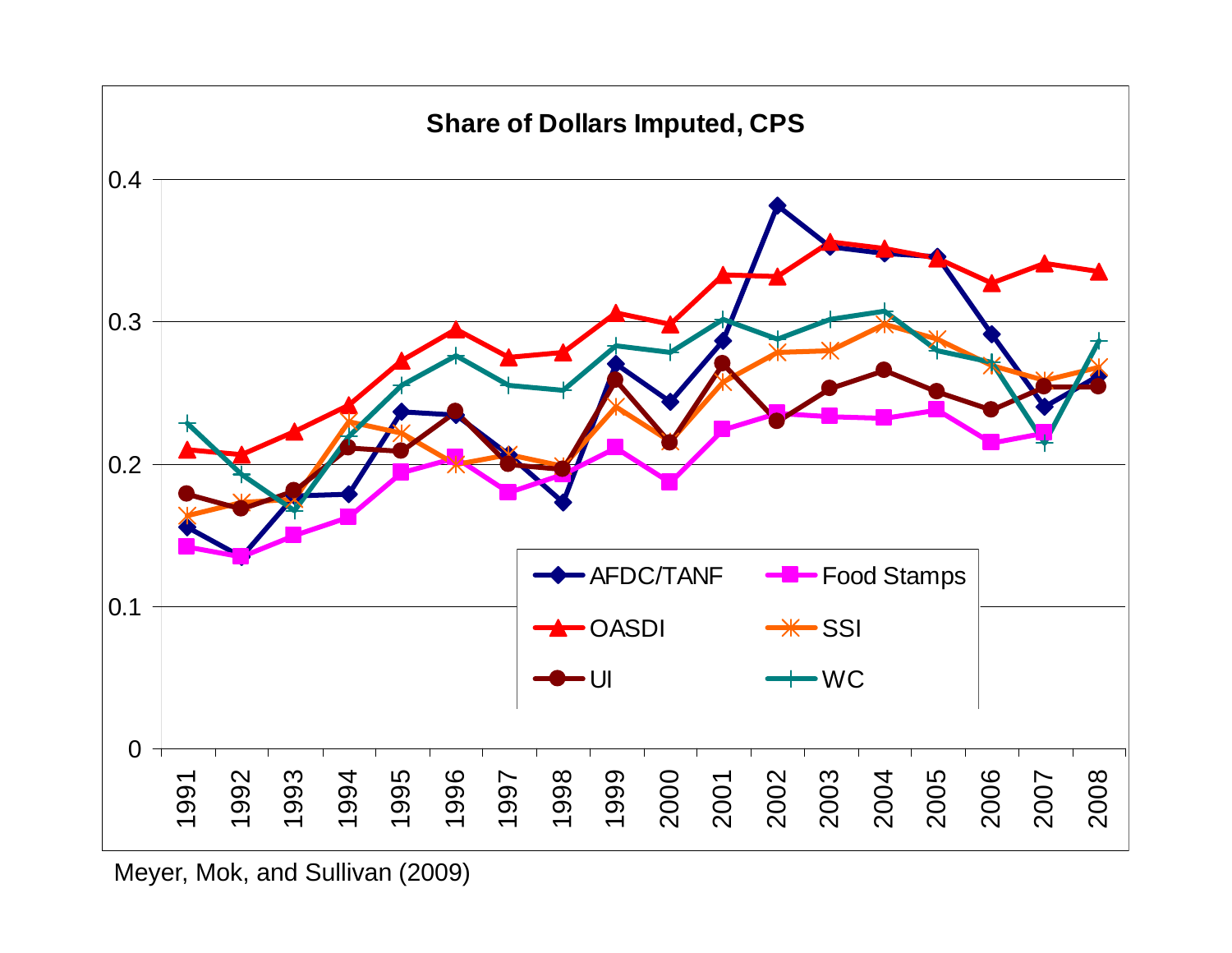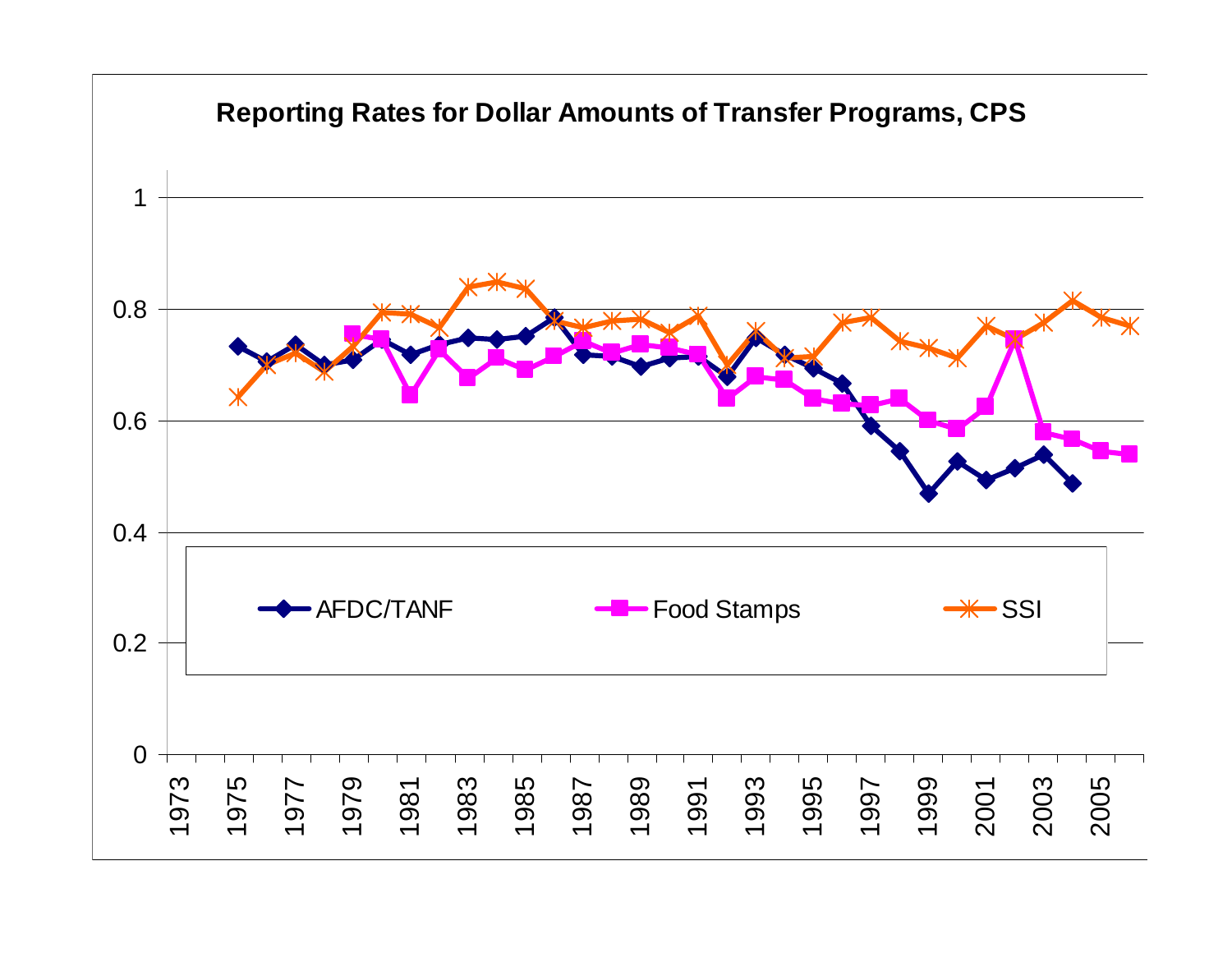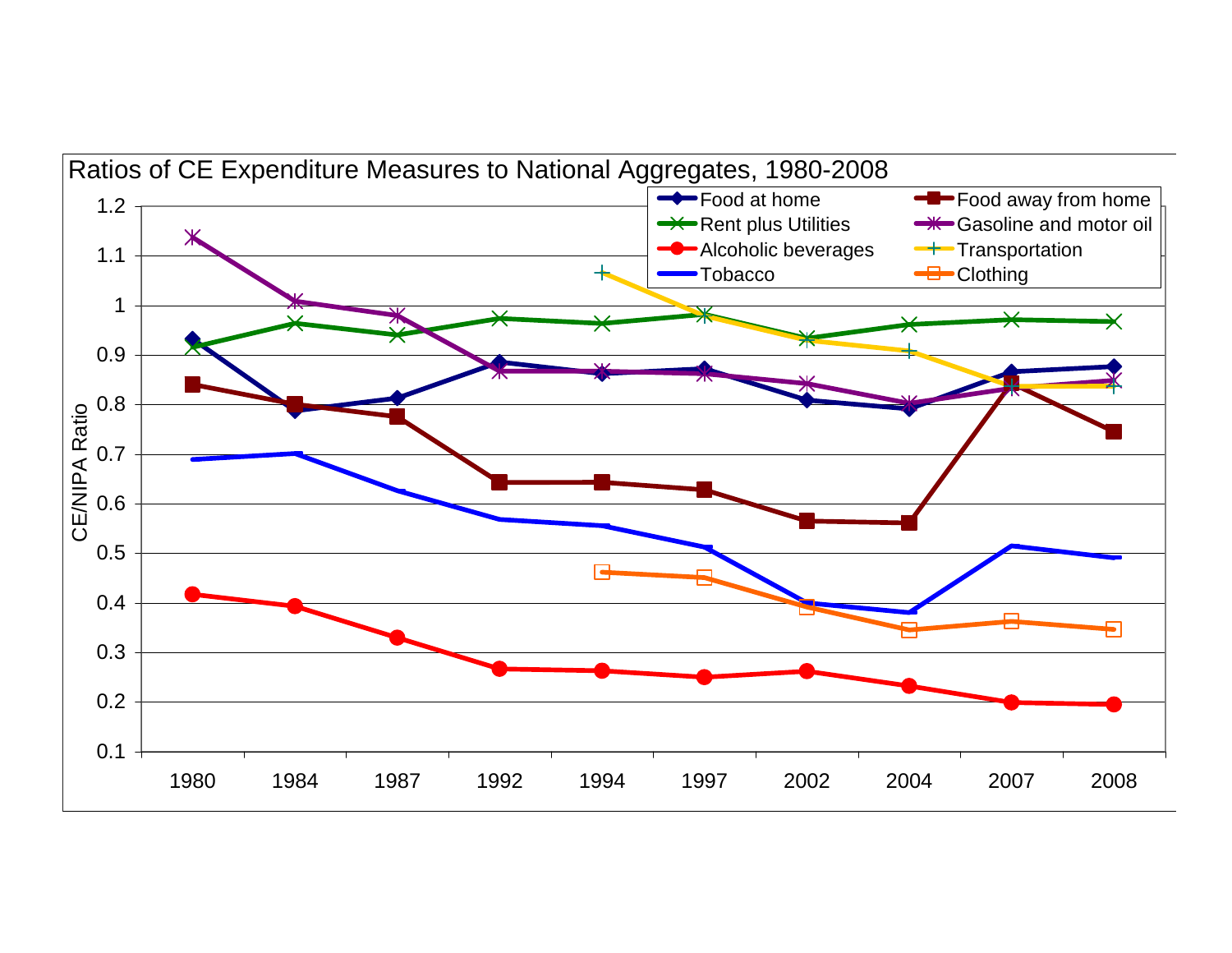#### II. Income v. Consumption: Data Quality

- **Refinement to income tend to move it toward** consumption (alternative poverty, housing, MOOP, etc.)
- $\blacksquare$  CE provides much info to approximate consumption that is missing in CPS (housing and vehicle characteristics, MOOP).
- Consumption is more strongly associated with other measures of well-being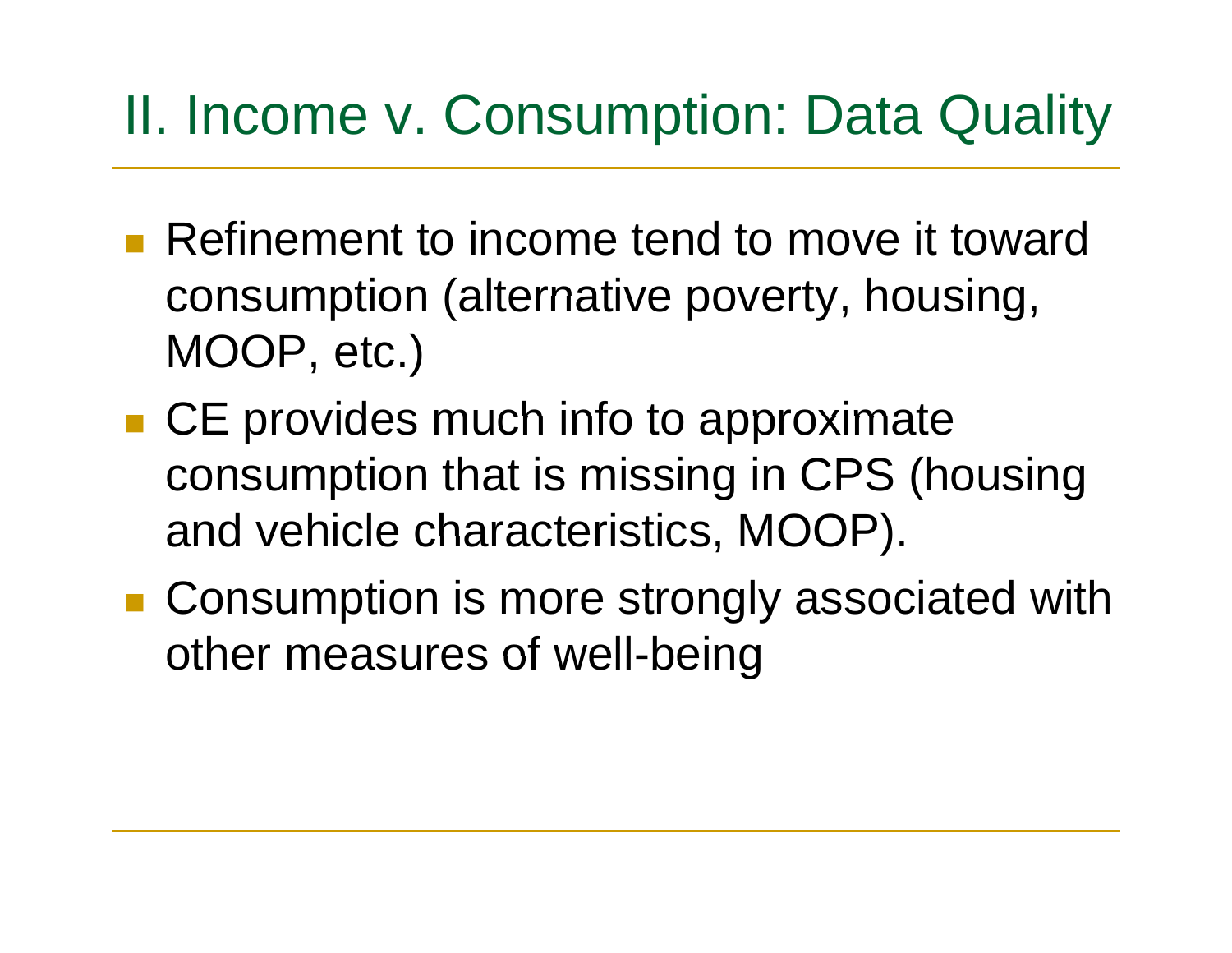## II. CPS Income Data

- Current Population Survey ASEC/ADF
	- □ 1963-2008
	- □ Taxes calculated using TAXSIM
	- □ Census has imputed noncash benefits since 1980.
	- These imputed benefits have some drawbacks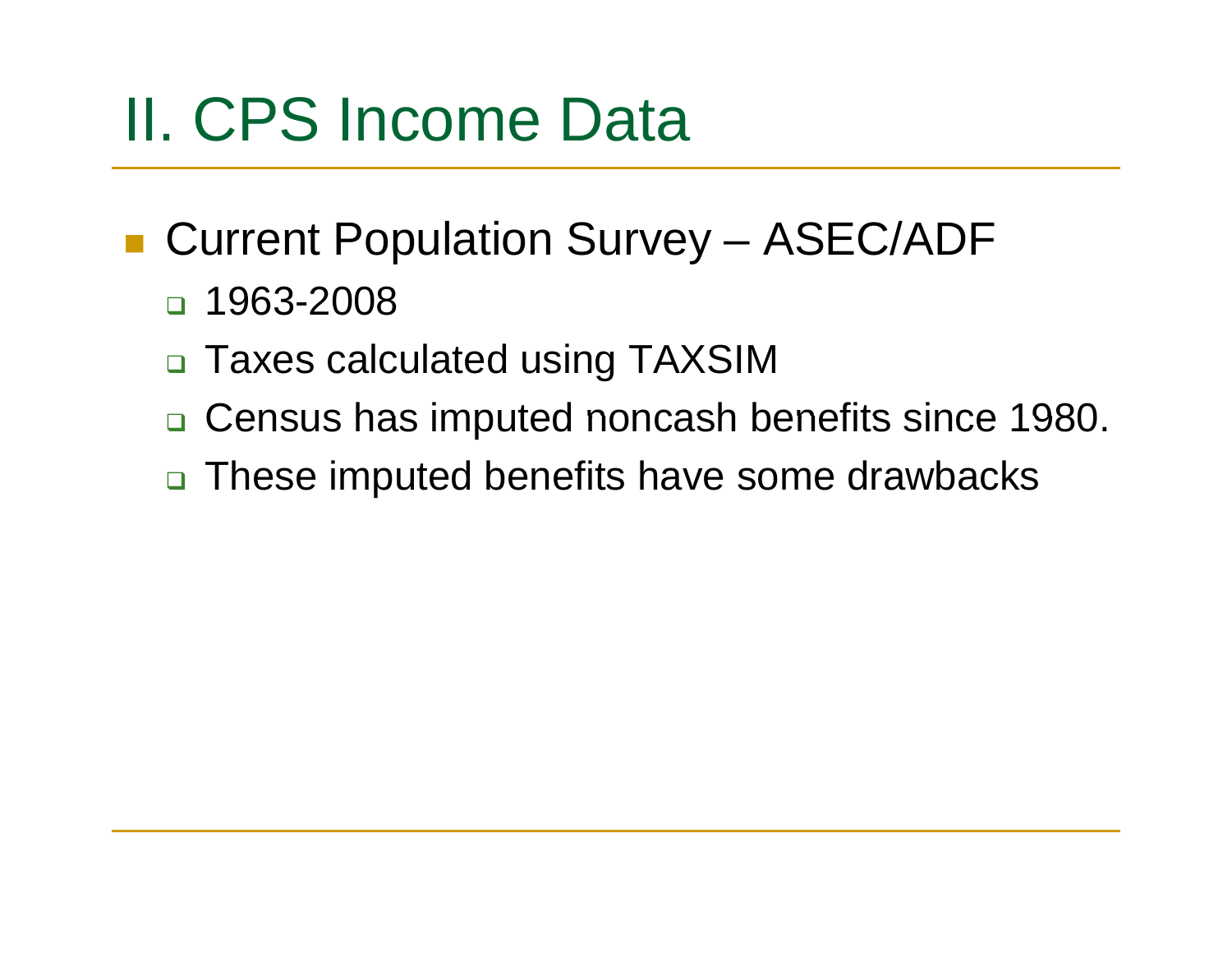#### III. CE Consumption and Income Data

- Consumer Expenditure (CE) Interview **Component** 
	- ❏ 1960/61, 1972/73, 1980-1981, 1984-2008
	- □ 1982-1983 only urban consumers; also because summary measures of aggregated expenditures are not provided it makes it difficult to use
	- □ Recent improved timeliness of data releases is welcome; talk of speeding up releases further?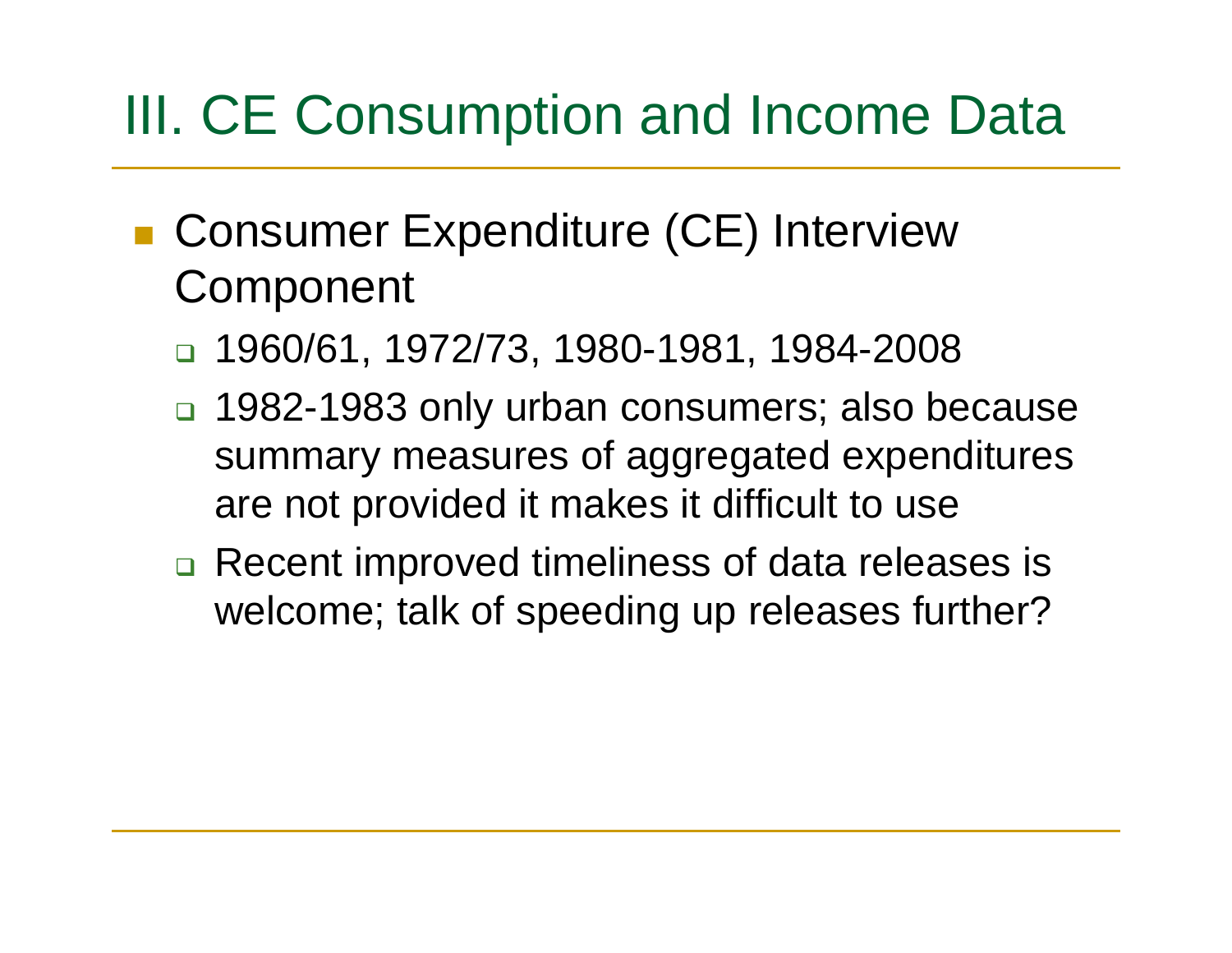#### III. CE Consumption and Income Data

- Consumer Expenditure (CE) Interview Component raw data
	- □ Mostly use family files: summary expenditures
	- $\Box$  Also use detailed expenditure files: vehicles, debt, Medicaid enrollment, HI coverage
	- $\Box$  And member files: exact age composition of CU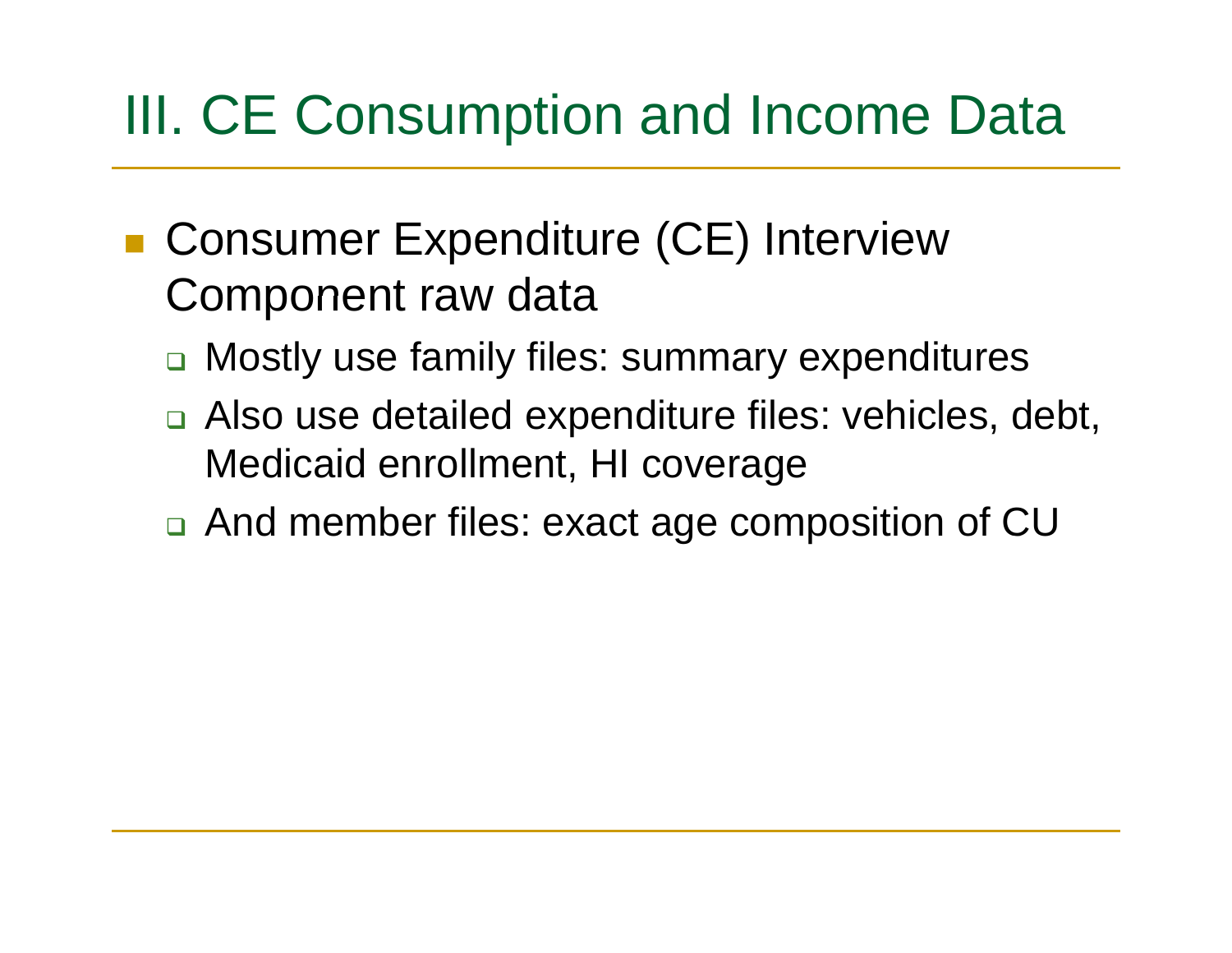## III. CE Consumption Data

 $\mathcal{L}_{\mathcal{A}}$ We modify expenditures to approach consumption

- □ We make many improvements in the measurement of consumption at the bottom
- $\Box$  Rental equivalent for owner-occupied housing
	- m. • We checked that it relates sensibly to reported home values
	- $\mathcal{O}(\mathbb{R})$  Others have related reported home values to sales prices in other datasets.
- □ Impute value of public/subsidized housing using detailed housing characteristics
	- M. **• Make adjustment based on PSID info on rental equivalent**
	- $\mathcal{L}_{\mathcal{A}}$ Adding rental equivalent to survey would be helpful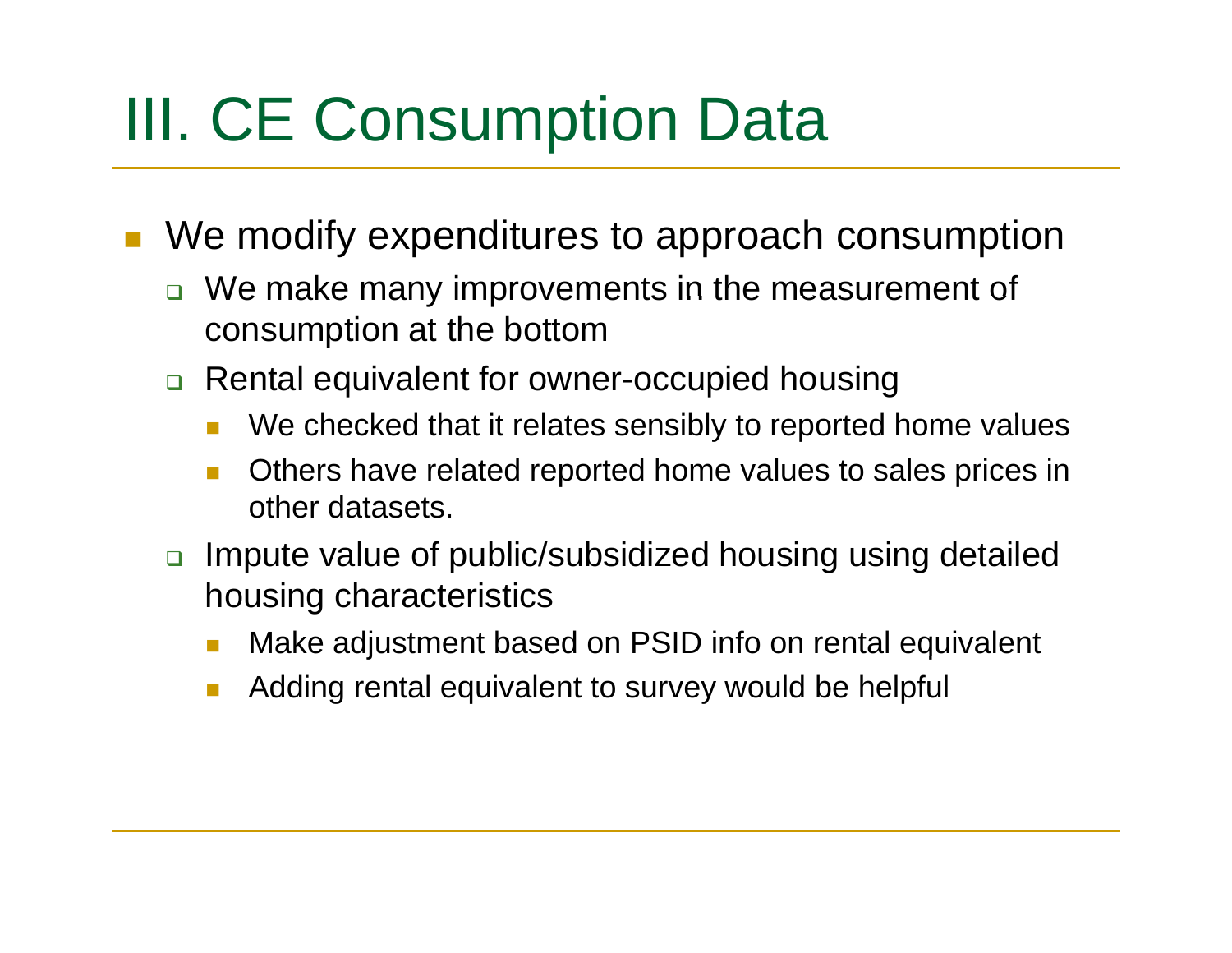# III. CE Consumption Data

- **Filow value of vehicles (based on more than** 350,000 purchase prices)
	- □ Use equations to predict purchase price for those without it
	- □ Complicated set of regressions to determine implicit prices of vehicle characteristics depending on what information is missing.
	- □ Use data to determine depreciation that goes into flow value
	- Validated using NADA data
	- **u.** Unfortunate that make but not model available beginning in 2006.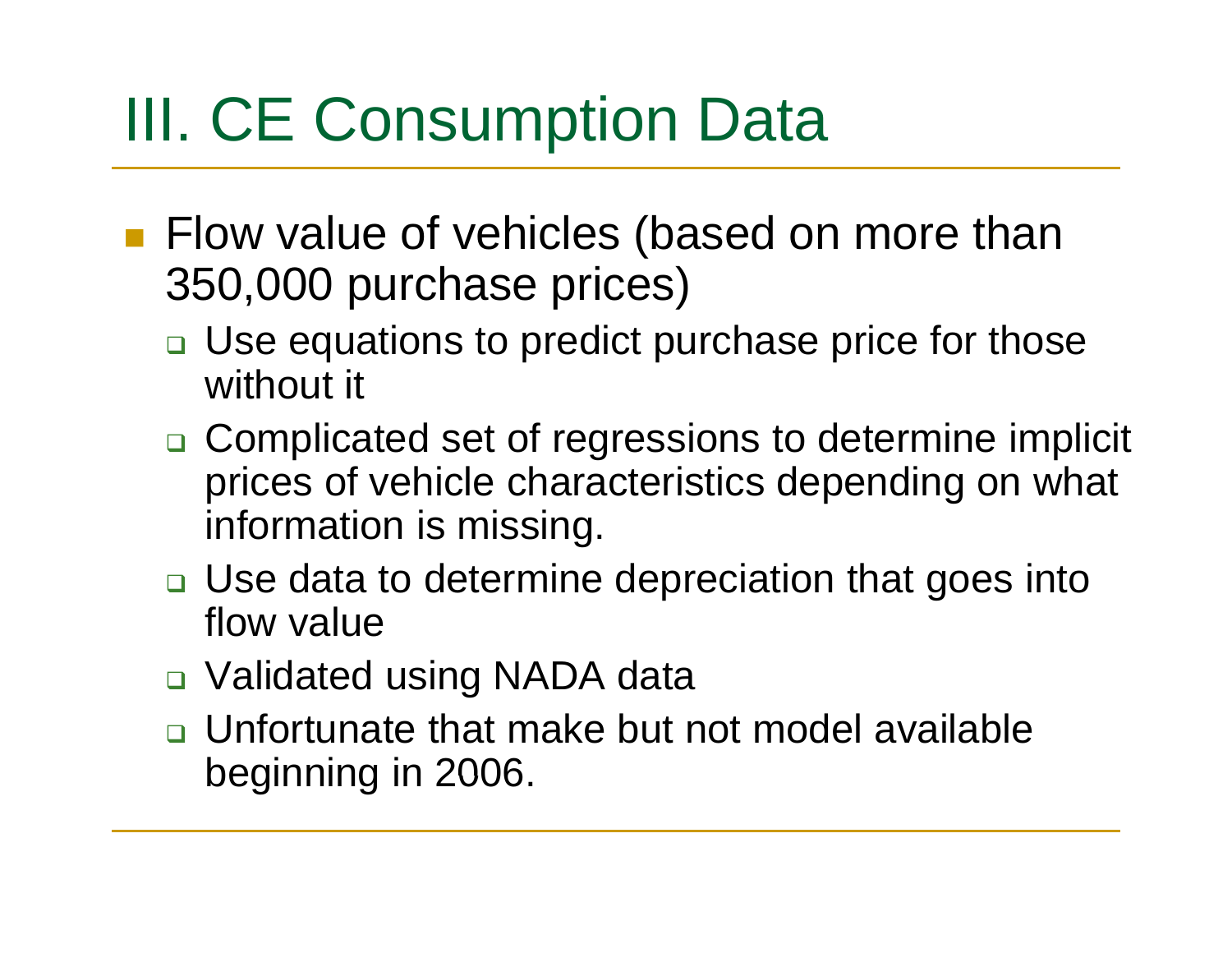## III. CE Consumption Data

- Medical care, health insurance
	- □ Subtract out MOOP. Imputed in CPS in proposed Supplemental Poverty Measure.
	- □ Use information on Medicaid, Medicare, and Private HI coverage.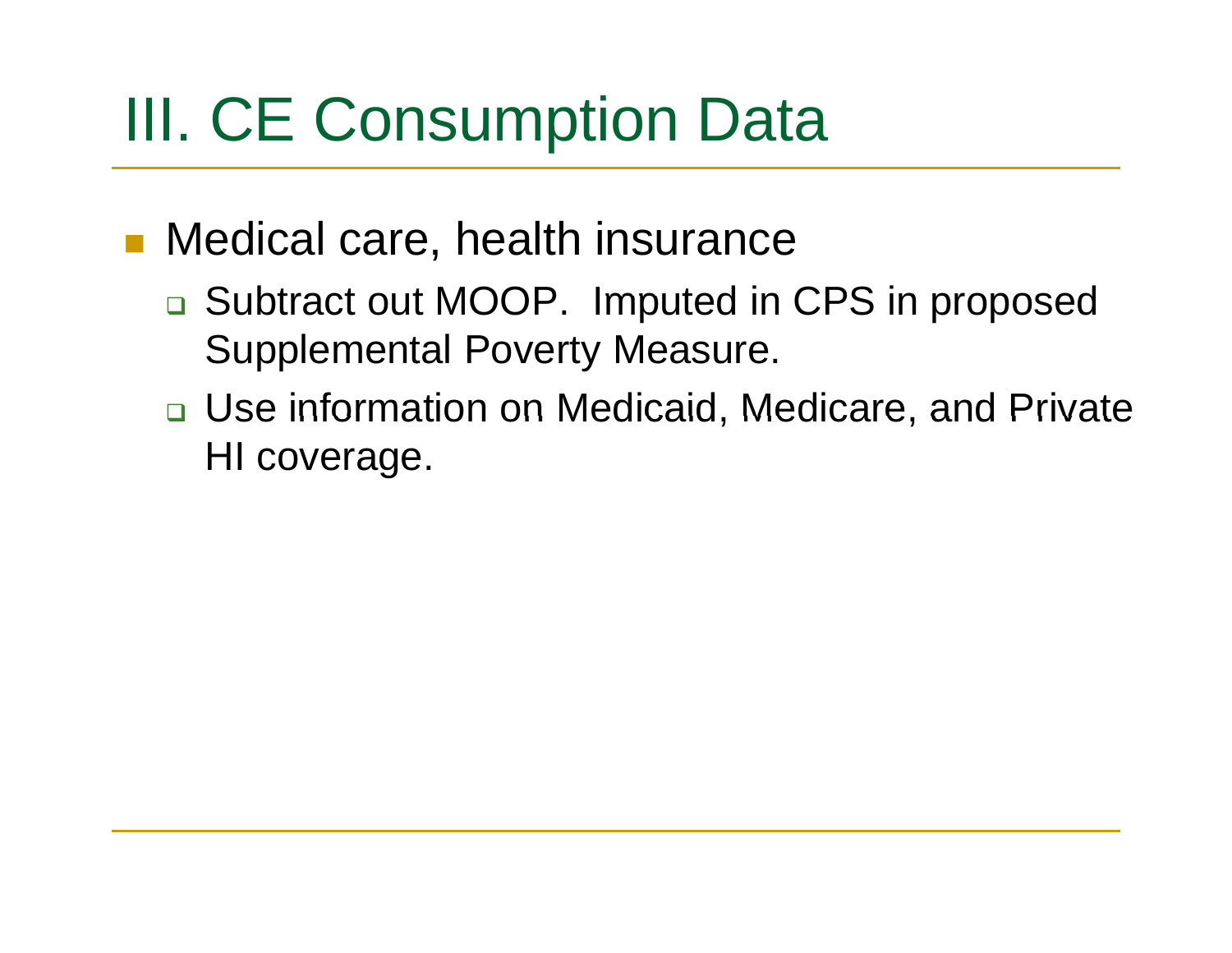## III. General Issues in CE

- We use annualized quarterly data
- **Ne have compared one quarter to four, and** there is some understatement of dispersion inherent in relying on one quarter.
- This problem is likely to be much more severe if one relies on two weeks of expenditures to infer consumption in the diary data.
- Comparisons of one week of diary data to two weeks shows differences in the distribution of expenditures.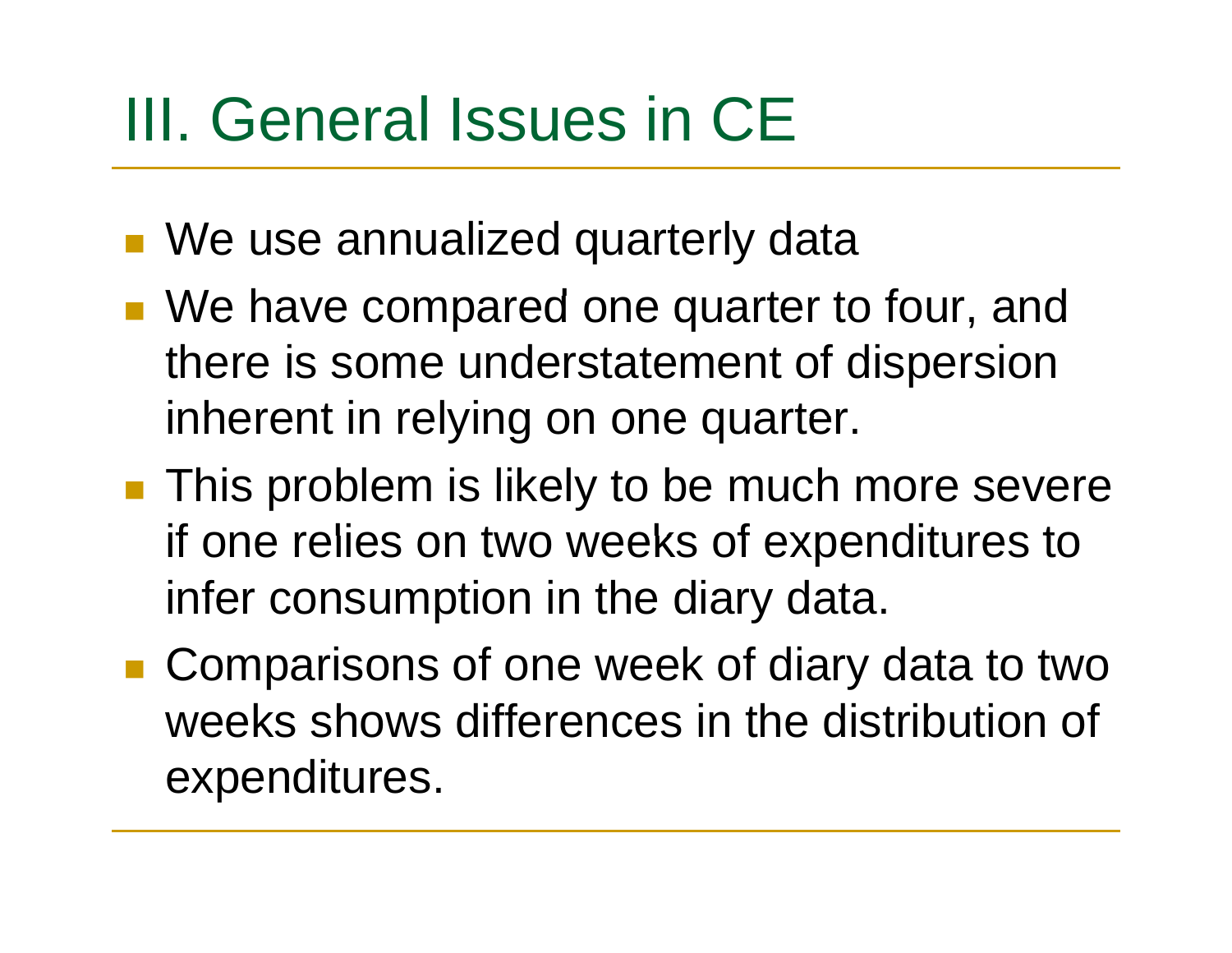# III. CE Income Data

- We use TAXSIM as reported income tax payments are very different from estimated taxes.
	- □ NBER willing to supply code to implement in CE
- State IDs missing for 16 percent of the sample we used from the 1990s in our AER paper.
- **Imputation of income began in 2005.**
- **E** Could reconciliation of income and consumption be brought back?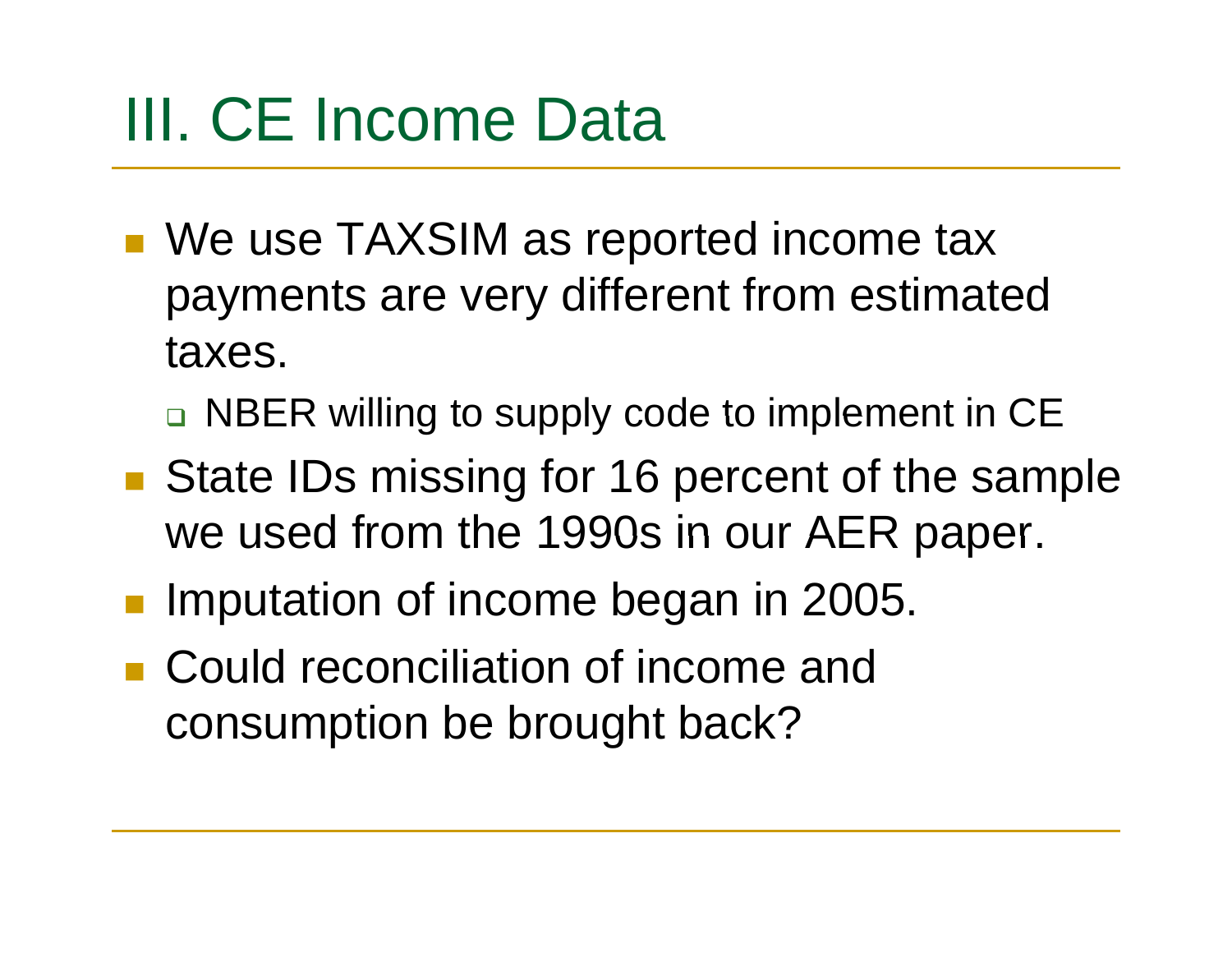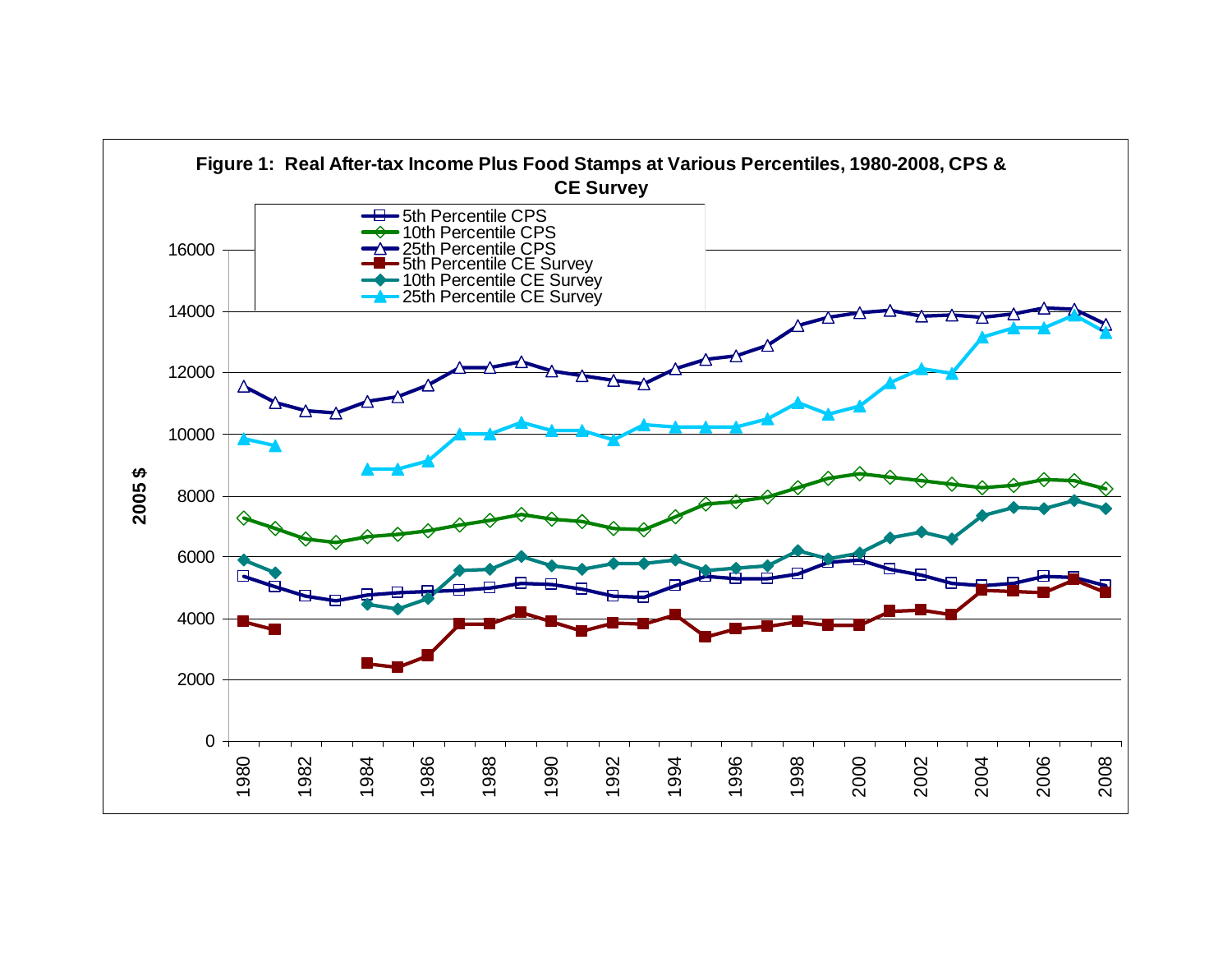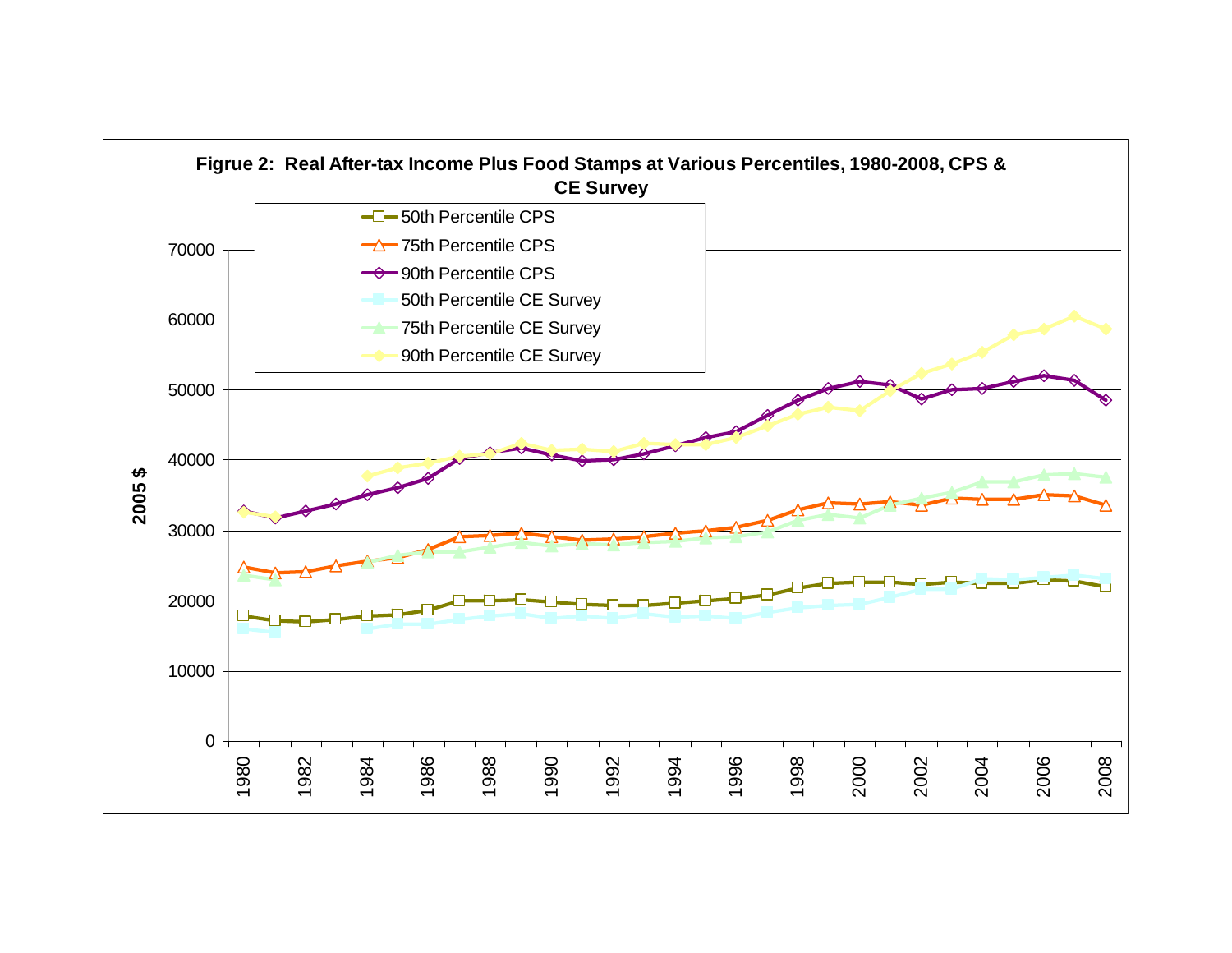## VI. Core Consumption

- We look at a subset of total consumption that includes important spending categories that tend to be well reported:
	- □ Housing
	- Food at home
	- □ Transportation
- For those near the poverty line, Core is 80% of nonmedical consumption in early 1980s
- **Information is needed to compare CE totals to NIPA** aggregates. Knowing which categories of expenditures line up well with NIPA would be helpful. An earlier Garner et al. paper did this, but NIPA categories have changed.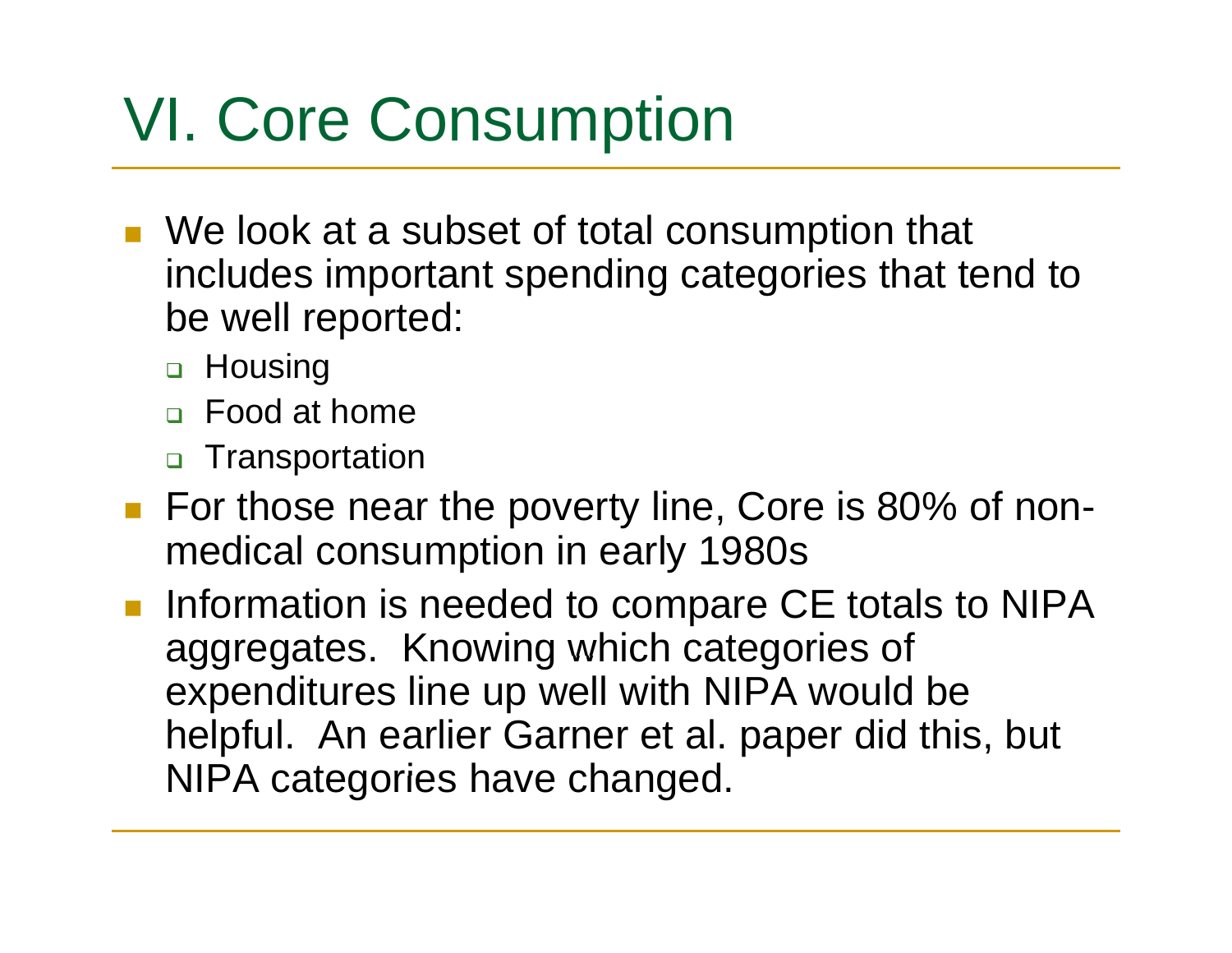### VII. Predicted Consumption

- We regress total consumption measures on a cubic in core consumption, a cubic in the age of the head, education of the head dummies, family type dummies, and race dummies.
- We use data from 1980-81, because total expenditures in the CE Survey compare more favorably to NIPA in the early 1980s than in recent years.
- **Coefficients from this regression are then** used to predict <sup>a</sup> value of the consumption measures for each consumer unit in all years.
- R-squared  $= 0.72$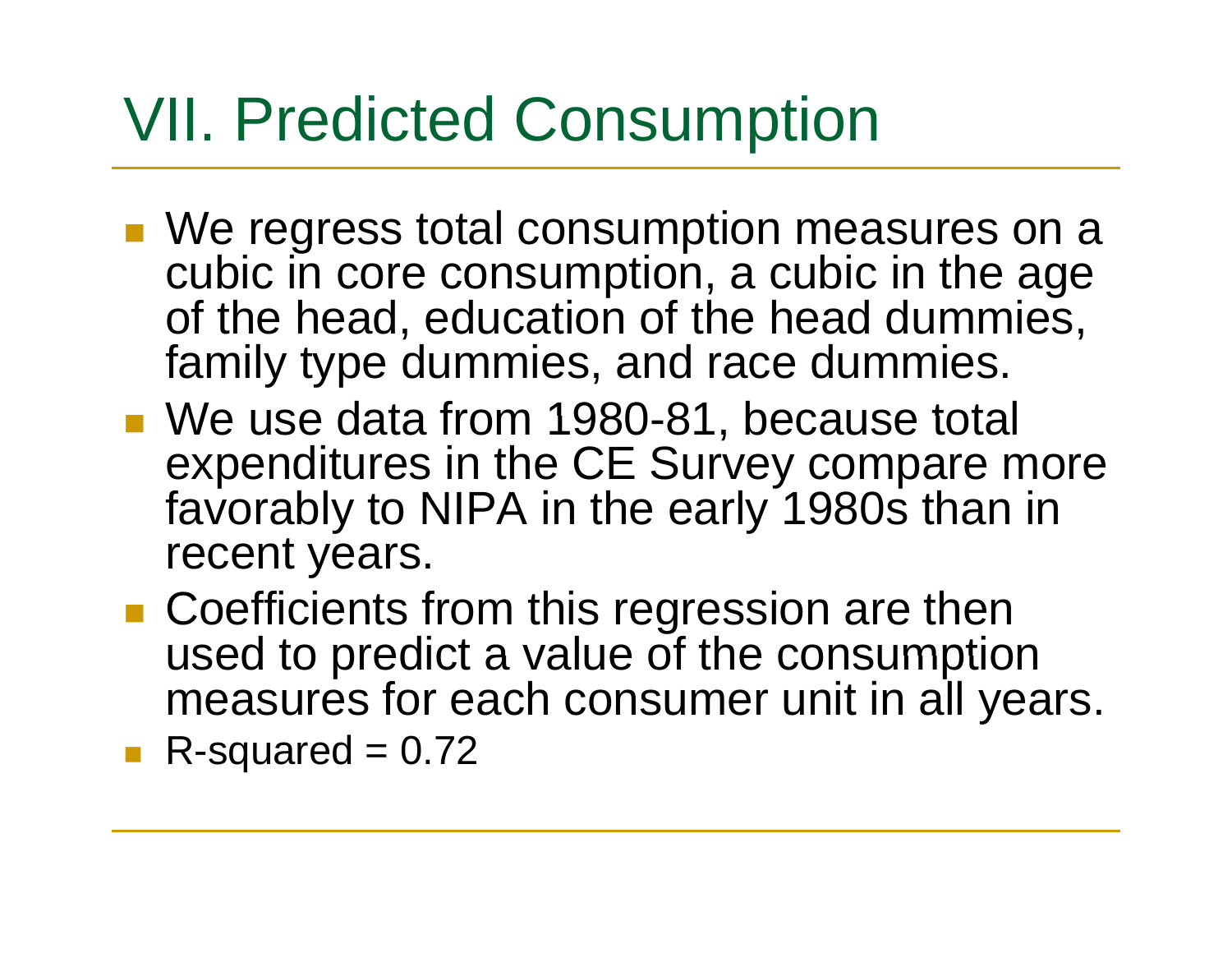#### VIII. Results

■ Do income and consumption poverty and inequality differ?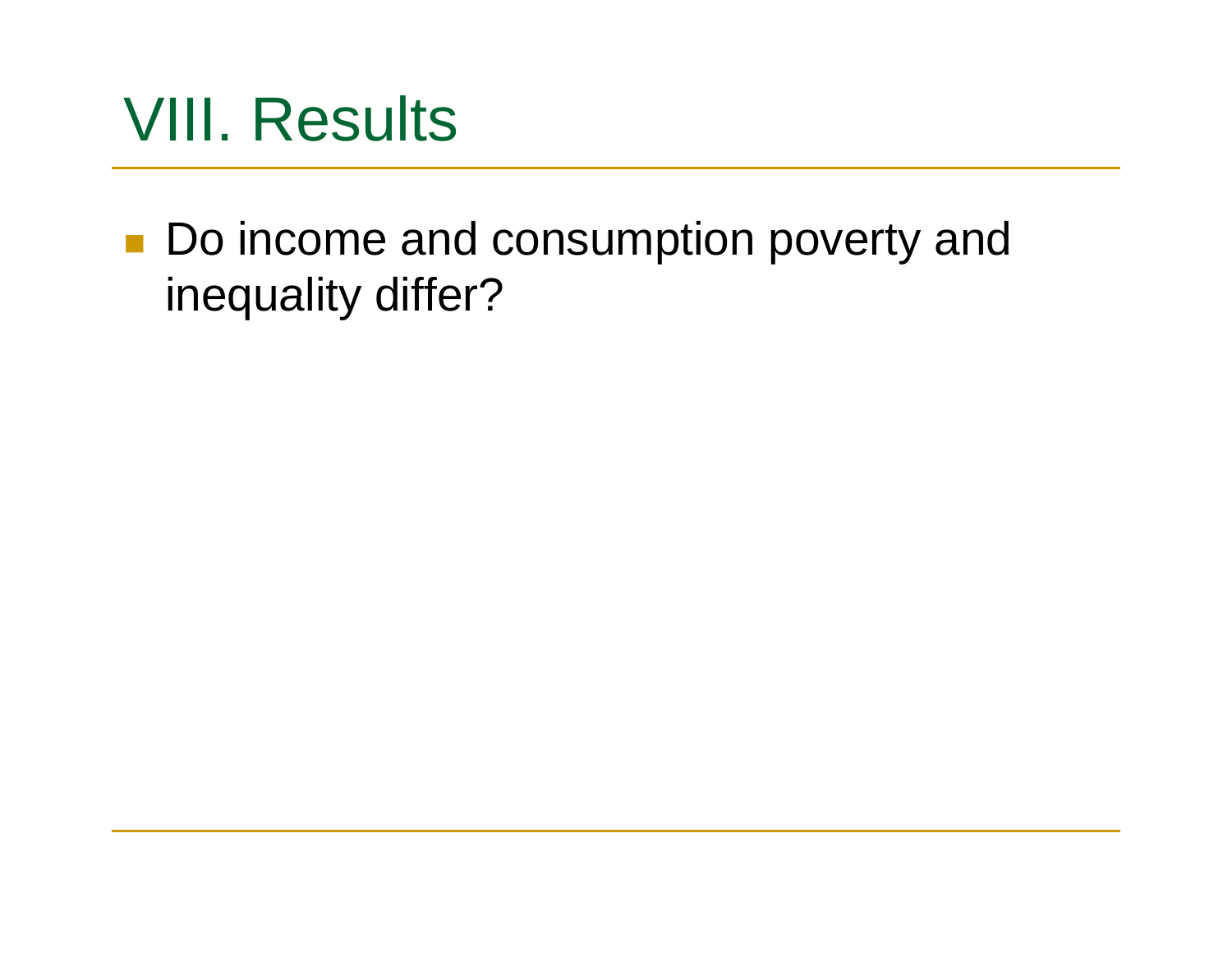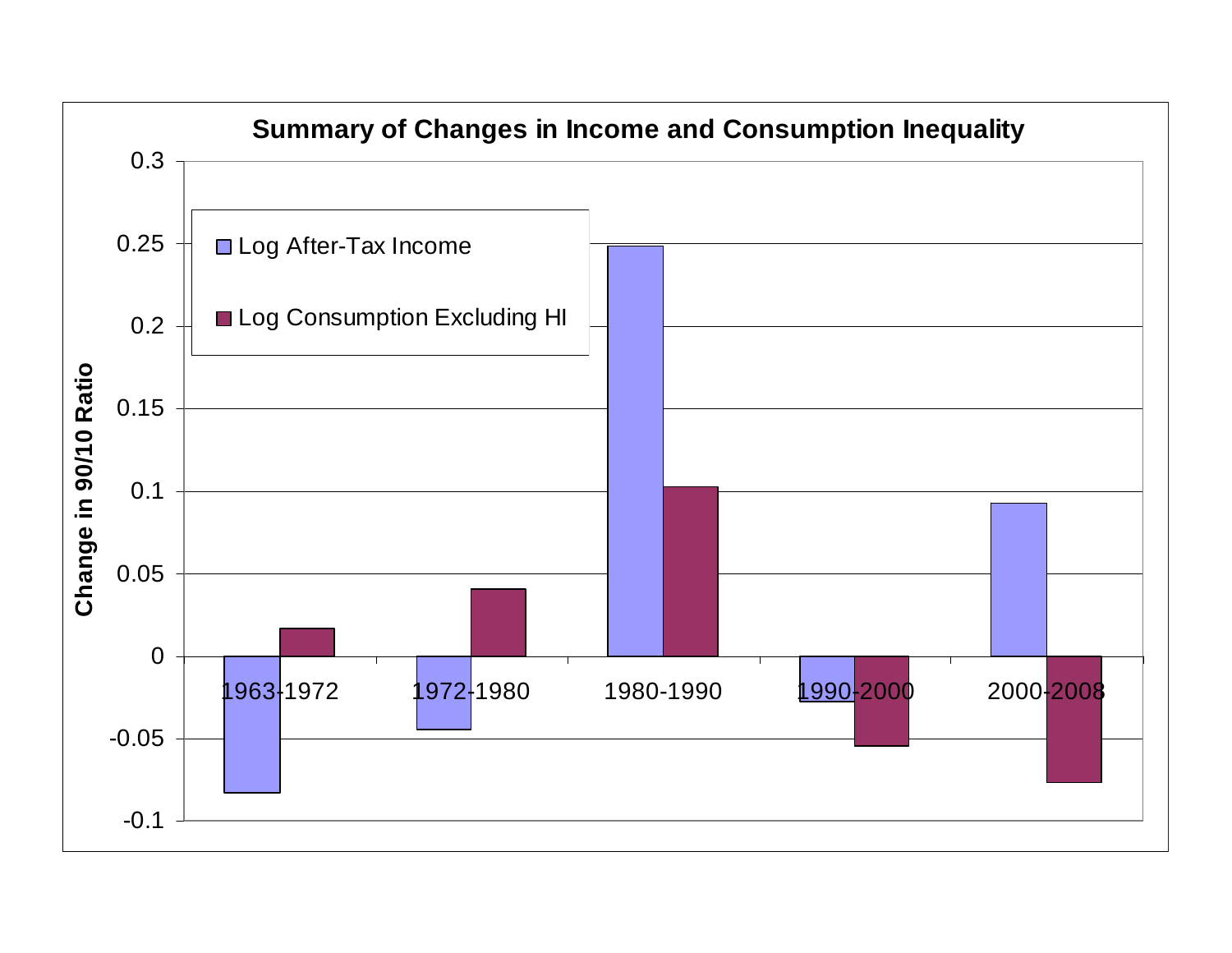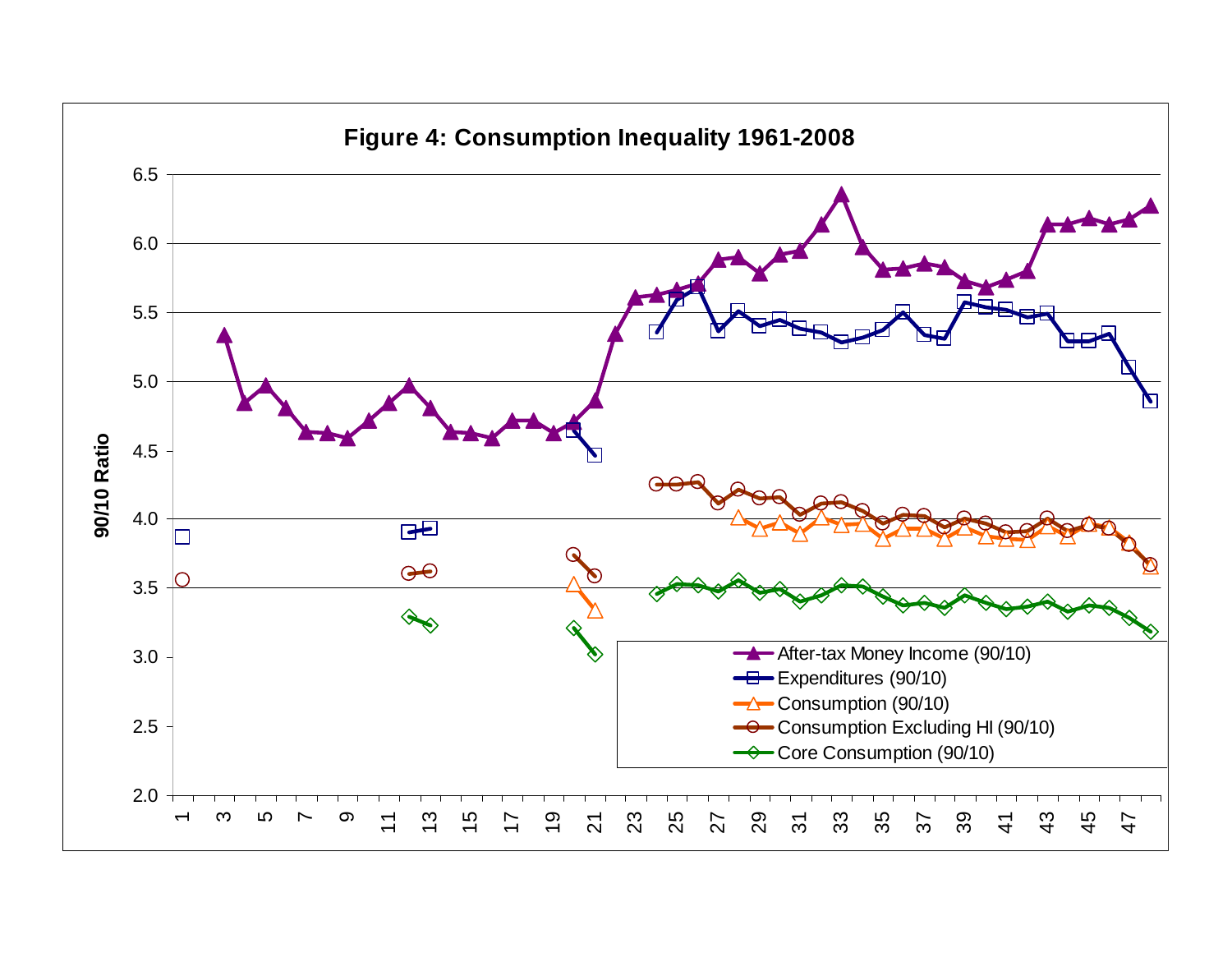### XI. Conclusions

- Consumption data extremely useful to look at measures of well-being.
- Consumption poverty and inequality are quite different from their income cousins.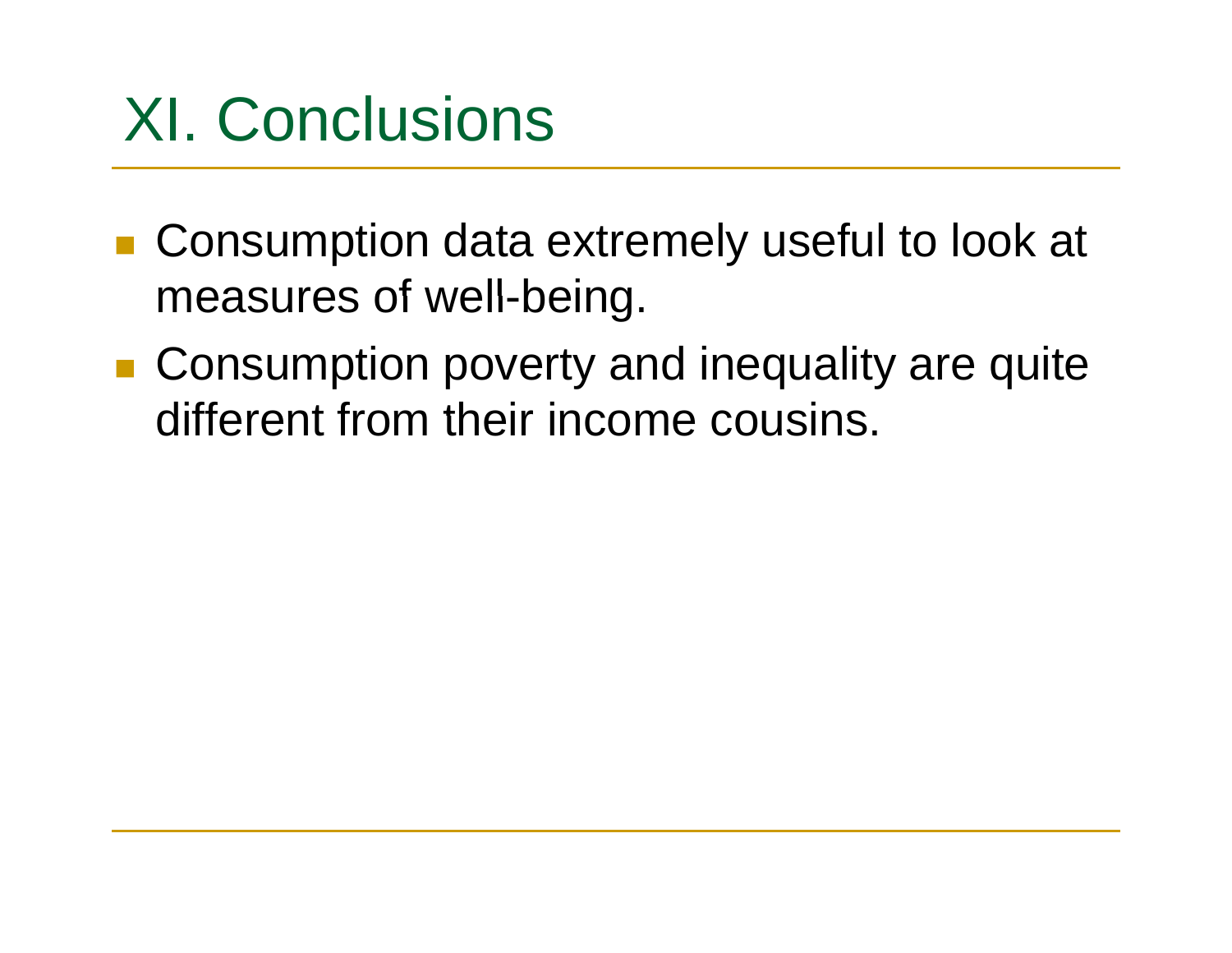## XI. Conclusions: Data Suggestions

- **Recent improvements helpful** 
	- **□ Imputation of income**
	- □ Improved timeliness of data release
- **Opportunities for improvement** 
	- □ Information on categories compatible with NIPA or more regular comparisons to NIPA totals
	- □ Suppression of vehicle model starting in 2006
	- □ High fraction of units with suppressed or recoded state id
	- □ Make data available at RDC?
	- **□ Use TAXSIM?**
	- □ Reconcile Y and Expenditures?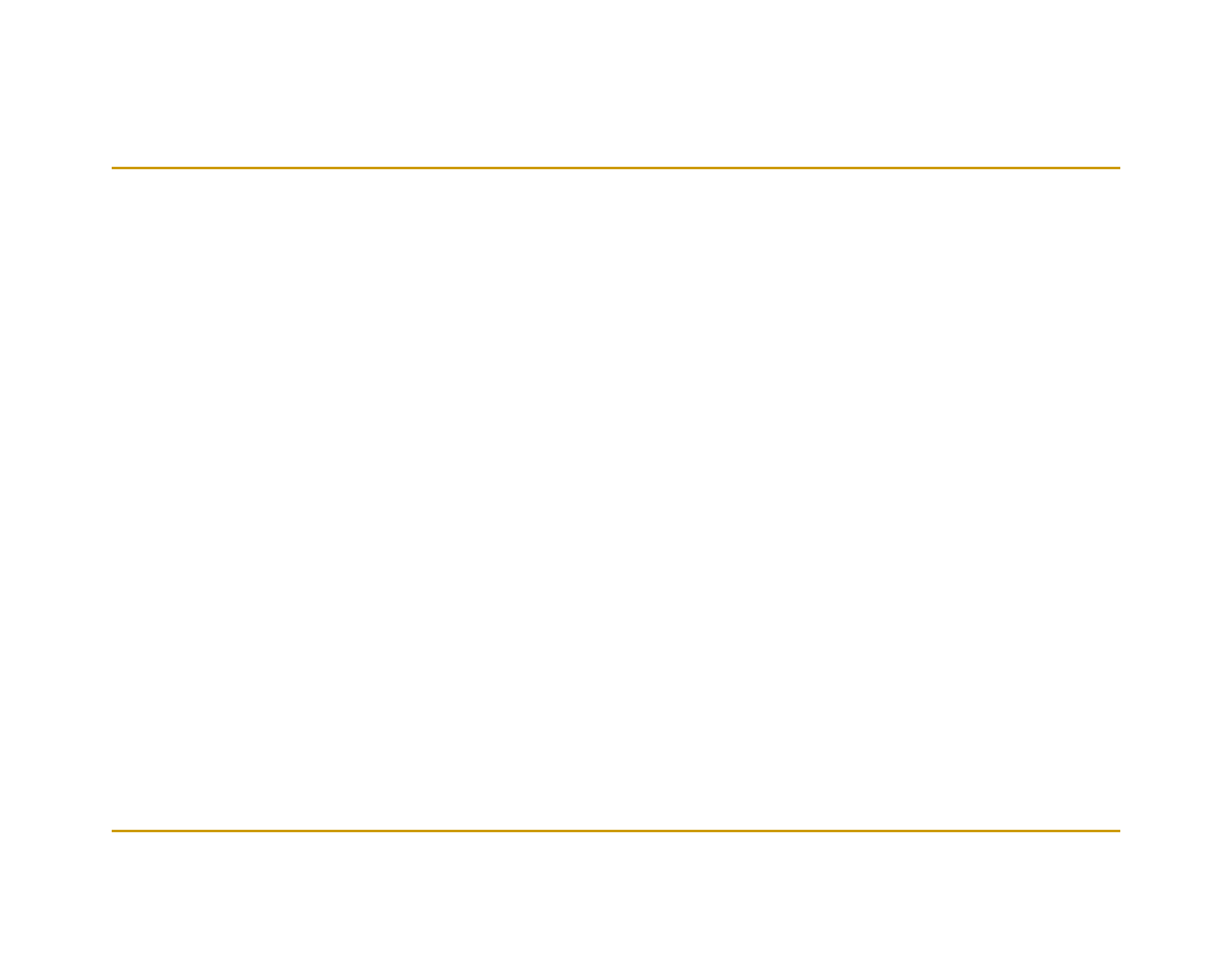#### IX. Comparisons Across Data Sets

- **How does consumption inequality in the CE** Survey compare to that in the PSID? Food and housing
- **How does income inequality in the CPS** compare to that in the PSID?
	- □ Pre-tax money income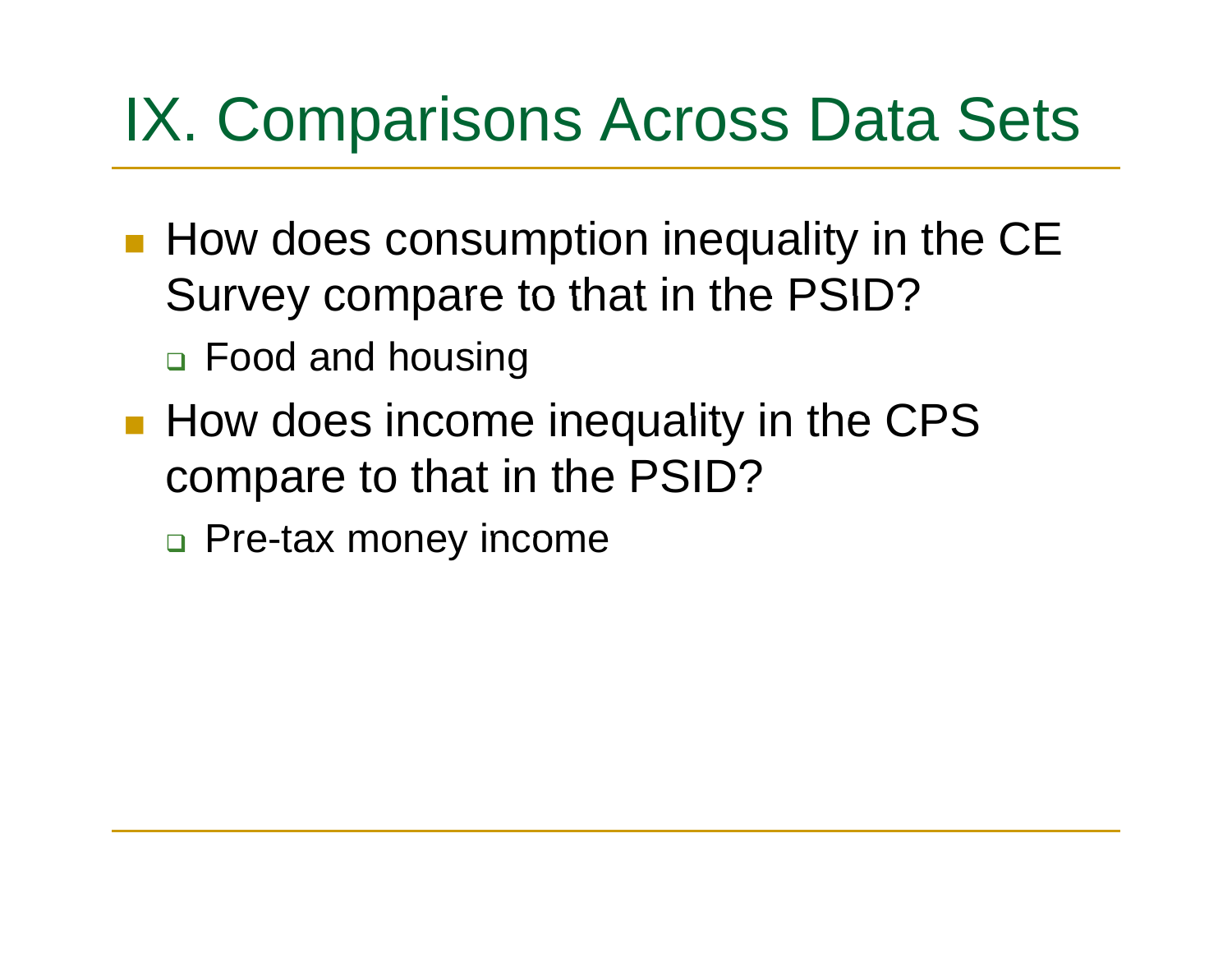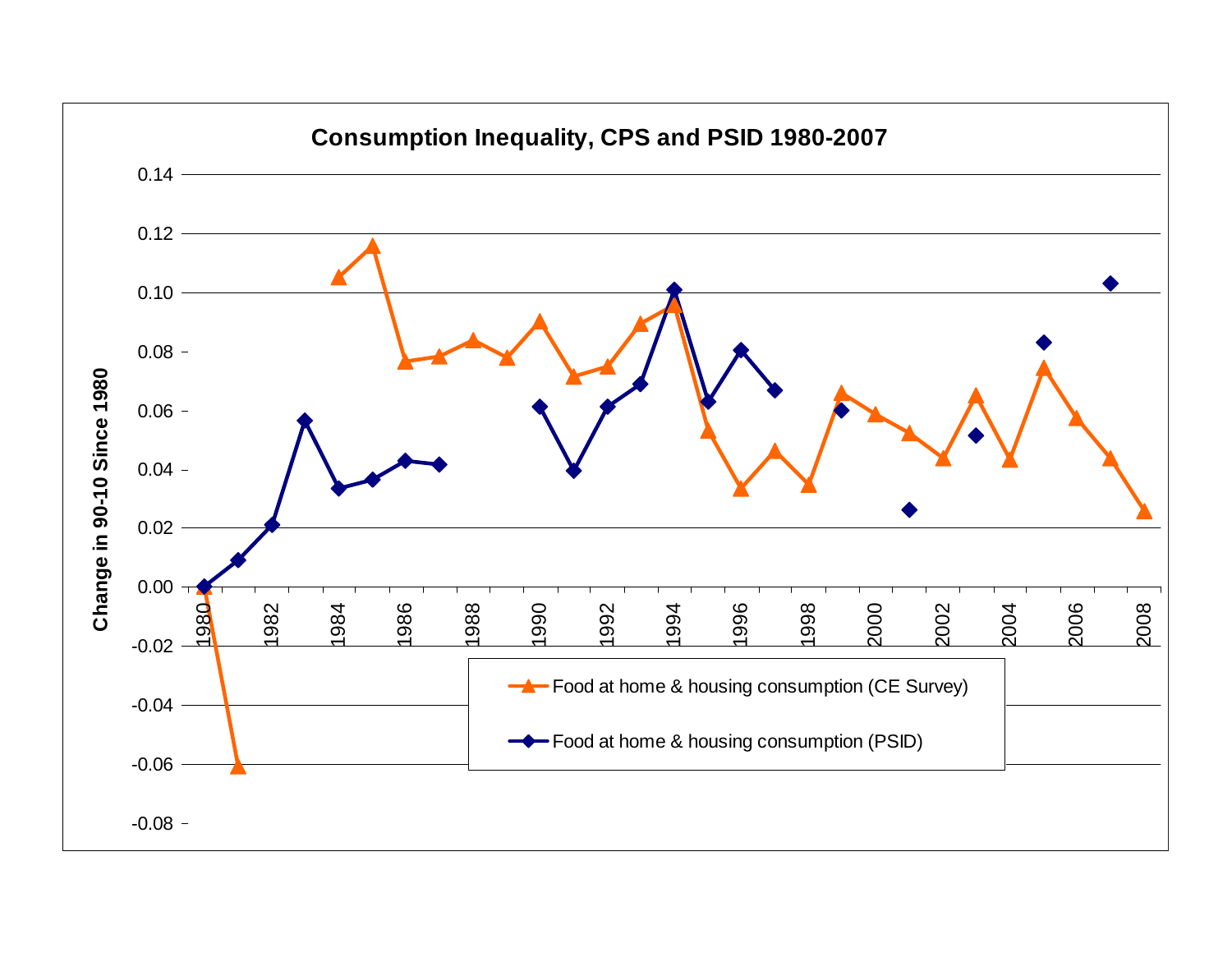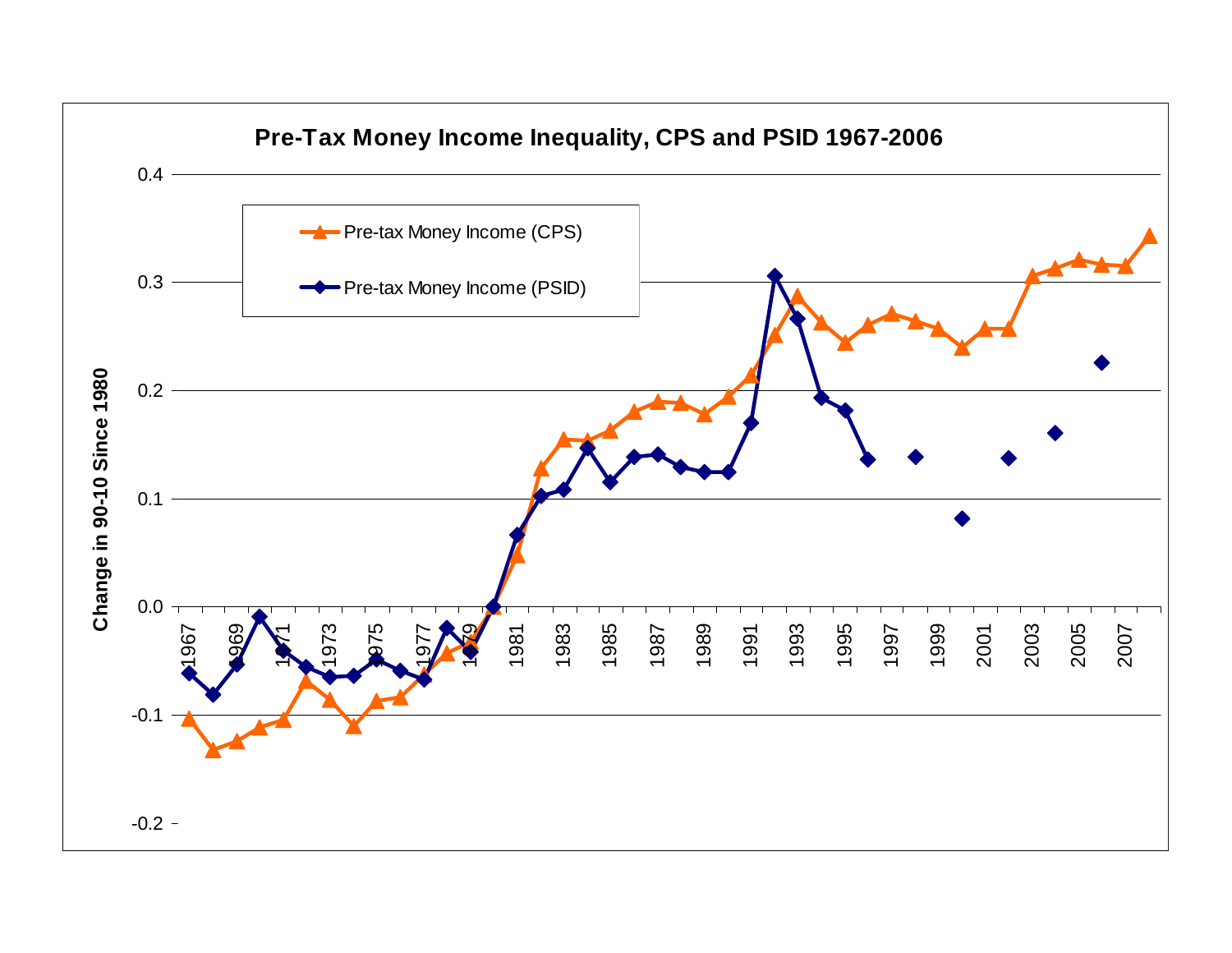

#### September 6, 2007 | Issue 43•37

**In The Know: Are America's Rich Falling**

**Behind The Super-Rich?**

Panelists discuss a new study showing

the gap between the wealthy and the absurdly wealthy is widening, and how we can help the merely rich catch up.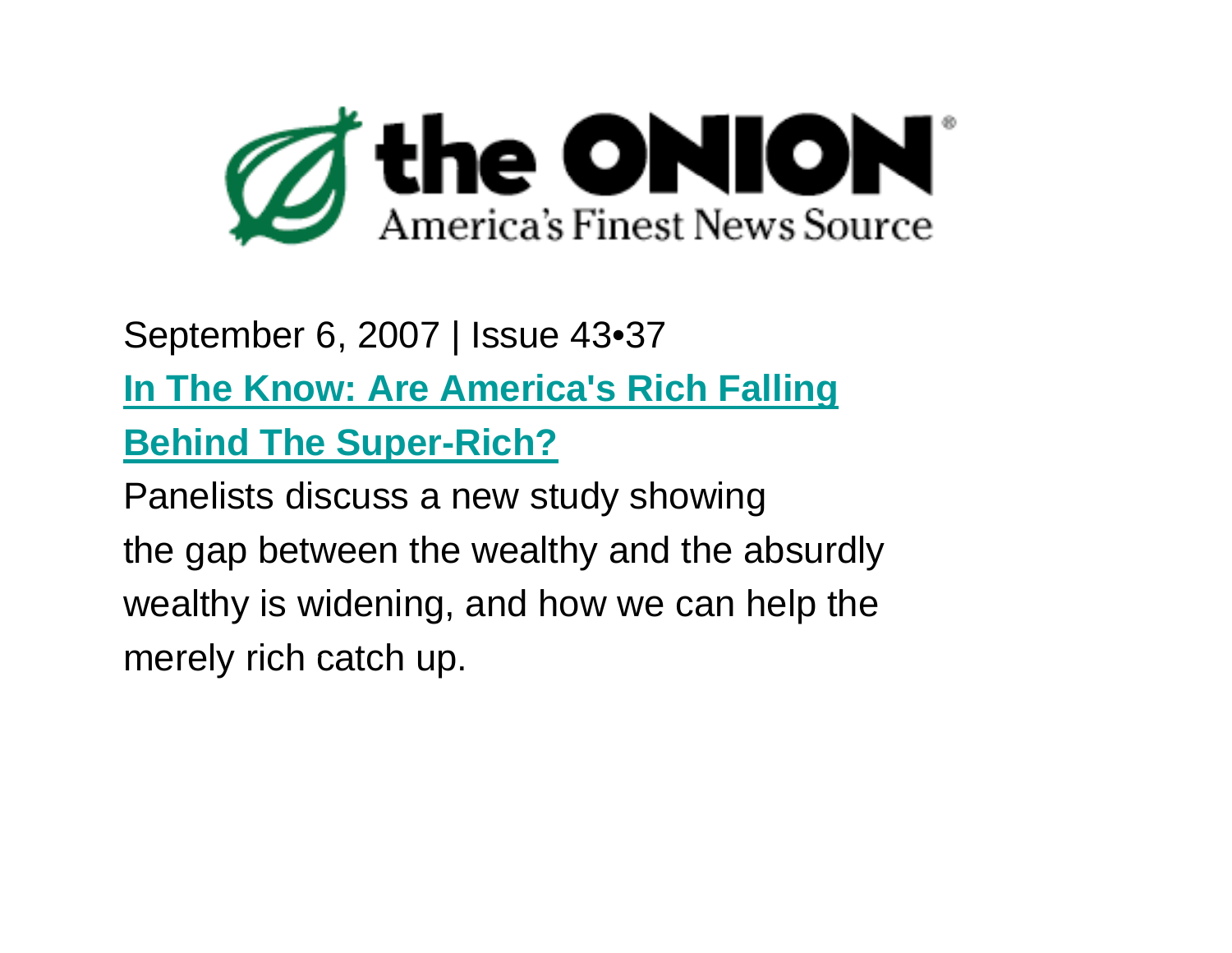## I. Introduction

- Some previous work has examined income and/or consumption poverty or inequality
	- P60 Series Reports (annual)
	- □ Gottschalk and Danziger (2005)
	- □ Burkhauser et al. (various)
	- □ Johnson, Smeeding, and Torrey (2005)
	- □ Krueger and Perri (2006)
	- □ Heathcote, Perri, and Violante (2010)
	- Attanasio, Battistin and Ichimura (2004)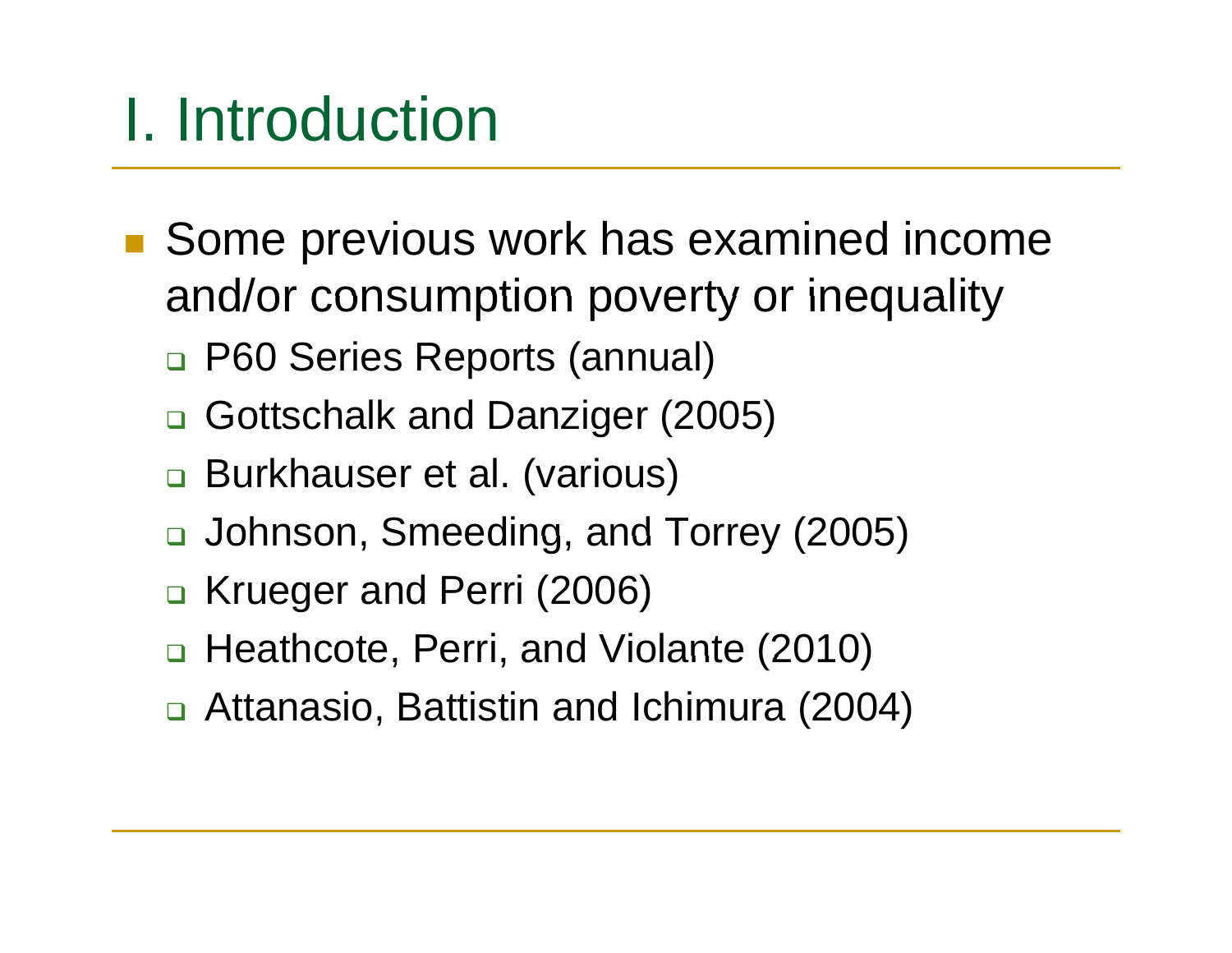